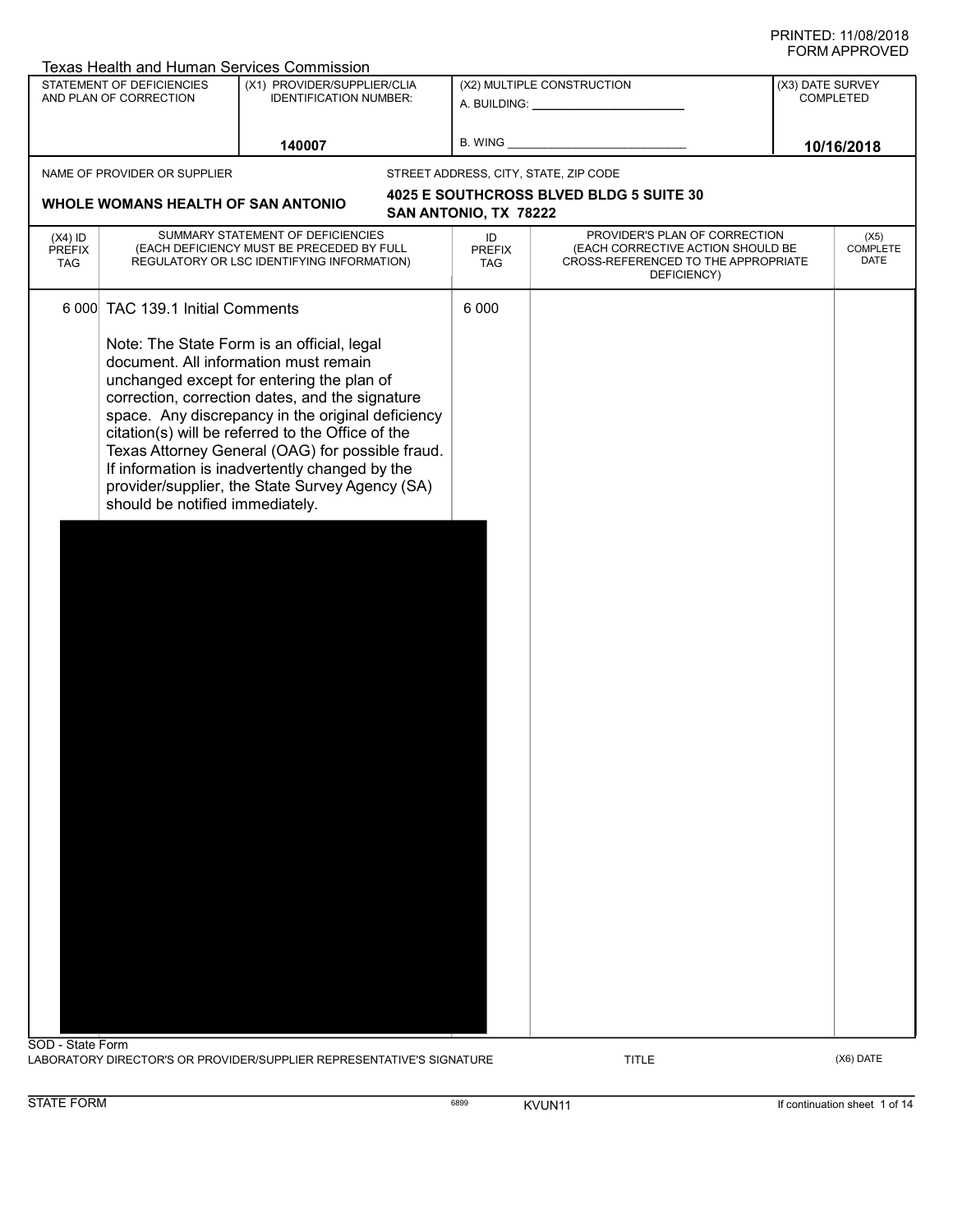| Texas Health and Human Services Commission |
|--------------------------------------------|
|--------------------------------------------|

|                             |                                    | Texas Health and Human Services Commission                                     |                       |                                                                    |                  |                  |
|-----------------------------|------------------------------------|--------------------------------------------------------------------------------|-----------------------|--------------------------------------------------------------------|------------------|------------------|
|                             | STATEMENT OF DEFICIENCIES          | (X1) PROVIDER/SUPPLIER/CLIA                                                    |                       | (X2) MULTIPLE CONSTRUCTION                                         | (X3) DATE SURVEY |                  |
|                             | AND PLAN OF CORRECTION             | <b>IDENTIFICATION NUMBER:</b>                                                  |                       |                                                                    |                  | <b>COMPLETED</b> |
|                             |                                    |                                                                                |                       |                                                                    |                  |                  |
|                             |                                    |                                                                                |                       |                                                                    |                  |                  |
|                             |                                    | 140007                                                                         |                       |                                                                    |                  | 10/16/2018       |
|                             | NAME OF PROVIDER OR SUPPLIER       |                                                                                |                       | STREET ADDRESS, CITY, STATE, ZIP CODE                              |                  |                  |
|                             |                                    |                                                                                |                       | <b>4025 E SOUTHCROSS BLVED BLDG 5 SUITE 30</b>                     |                  |                  |
|                             | WHOLE WOMANS HEALTH OF SAN ANTONIO |                                                                                | SAN ANTONIO, TX 78222 |                                                                    |                  |                  |
|                             |                                    |                                                                                |                       |                                                                    |                  |                  |
| $(X4)$ ID                   |                                    | SUMMARY STATEMENT OF DEFICIENCIES<br>(EACH DEFICIENCY MUST BE PRECEDED BY FULL | ID                    | PROVIDER'S PLAN OF CORRECTION<br>(EACH CORRECTIVE ACTION SHOULD BE |                  | (X5)<br>COMPLETE |
| <b>PREFIX</b><br><b>TAG</b> |                                    | REGULATORY OR LSC IDENTIFYING INFORMATION)                                     | <b>PREFIX</b><br>TAG  | CROSS-REFERENCED TO THE APPROPRIATE                                |                  | DATE             |
|                             |                                    |                                                                                |                       | DEFICIENCY)                                                        |                  |                  |
|                             |                                    |                                                                                |                       |                                                                    |                  |                  |
|                             |                                    |                                                                                |                       |                                                                    |                  |                  |
|                             |                                    |                                                                                |                       |                                                                    |                  |                  |
|                             |                                    |                                                                                |                       |                                                                    |                  |                  |
|                             |                                    |                                                                                |                       |                                                                    |                  |                  |
|                             |                                    |                                                                                |                       |                                                                    |                  |                  |
|                             |                                    |                                                                                |                       |                                                                    |                  |                  |
|                             |                                    |                                                                                |                       |                                                                    |                  |                  |
|                             |                                    |                                                                                |                       |                                                                    |                  |                  |
|                             |                                    |                                                                                |                       |                                                                    |                  |                  |
|                             |                                    |                                                                                |                       |                                                                    |                  |                  |
|                             |                                    |                                                                                |                       |                                                                    |                  |                  |
|                             |                                    |                                                                                |                       |                                                                    |                  |                  |
|                             |                                    |                                                                                |                       |                                                                    |                  |                  |
|                             |                                    |                                                                                |                       |                                                                    |                  |                  |
|                             |                                    |                                                                                |                       |                                                                    |                  |                  |
|                             |                                    |                                                                                |                       |                                                                    |                  |                  |
|                             |                                    |                                                                                |                       |                                                                    |                  |                  |
|                             |                                    |                                                                                |                       |                                                                    |                  |                  |
|                             |                                    |                                                                                |                       |                                                                    |                  |                  |
|                             |                                    |                                                                                |                       |                                                                    |                  |                  |
|                             |                                    |                                                                                |                       |                                                                    |                  |                  |
|                             |                                    |                                                                                |                       |                                                                    |                  |                  |
|                             |                                    |                                                                                |                       |                                                                    |                  |                  |
|                             |                                    |                                                                                |                       |                                                                    |                  |                  |
|                             |                                    |                                                                                |                       |                                                                    |                  |                  |
|                             |                                    |                                                                                |                       |                                                                    |                  |                  |
|                             |                                    |                                                                                |                       |                                                                    |                  |                  |
|                             |                                    |                                                                                |                       |                                                                    |                  |                  |
|                             |                                    |                                                                                |                       |                                                                    |                  |                  |
|                             |                                    |                                                                                |                       |                                                                    |                  |                  |
|                             |                                    |                                                                                |                       |                                                                    |                  |                  |
|                             |                                    |                                                                                |                       |                                                                    |                  |                  |
|                             |                                    |                                                                                | 6 0 23                |                                                                    |                  |                  |
|                             |                                    | 6 023 TAC 139.40 Policy Development and Review                                 |                       |                                                                    |                  |                  |
|                             |                                    |                                                                                |                       |                                                                    |                  |                  |
|                             |                                    | (a) The licensee shall be responsible for the                                  |                       |                                                                    |                  |                  |
|                             |                                    | conduct of the licensed abortion facility and shall                            |                       |                                                                    |                  |                  |
|                             |                                    | assume full legal responsibility for developing,                               |                       |                                                                    |                  |                  |
|                             |                                    | implementing, enforcing, and monitoring written                                |                       |                                                                    |                  |                  |
|                             |                                    | policies governing the facility's total operation,                             |                       |                                                                    |                  |                  |
|                             |                                    | and for ensuring that these policies comply with                               |                       |                                                                    |                  |                  |
|                             |                                    | the Act and the applicable provisions of this                                  |                       |                                                                    |                  |                  |
|                             |                                    | chapter and are administered so as to provide                                  |                       |                                                                    |                  |                  |
|                             |                                    |                                                                                |                       |                                                                    |                  |                  |
|                             |                                    |                                                                                |                       |                                                                    |                  |                  |

SOD - State Form<br>STATE FORM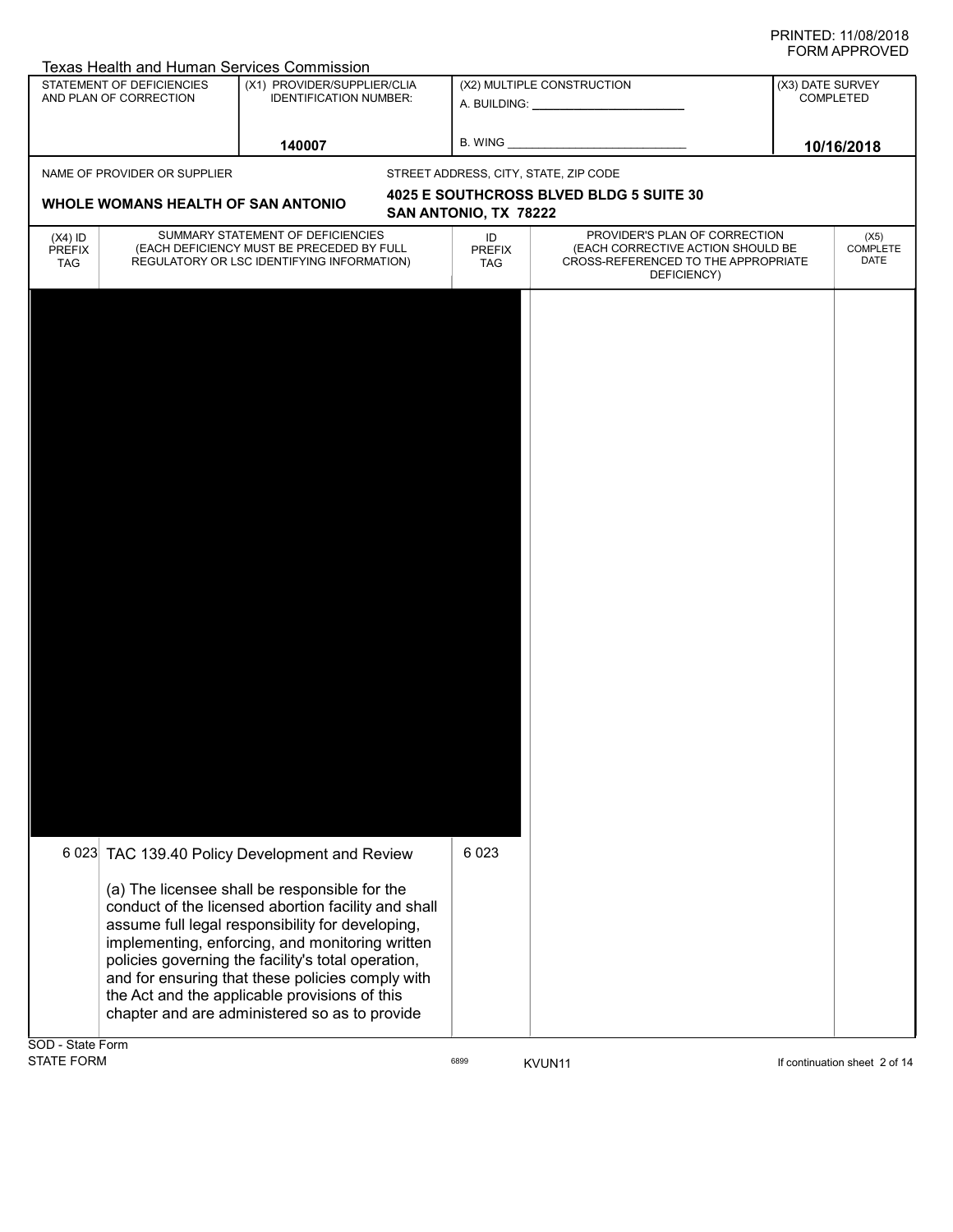|                                          | Texas Health and Human Services Commission                                                             |                                                                                                                                                                                                                                                                                                                                                                                                                                                                           |                                   |                                                                                                                          |                          |                  |  |
|------------------------------------------|--------------------------------------------------------------------------------------------------------|---------------------------------------------------------------------------------------------------------------------------------------------------------------------------------------------------------------------------------------------------------------------------------------------------------------------------------------------------------------------------------------------------------------------------------------------------------------------------|-----------------------------------|--------------------------------------------------------------------------------------------------------------------------|--------------------------|------------------|--|
|                                          | STATEMENT OF DEFICIENCIES<br>AND PLAN OF CORRECTION                                                    | (X1) PROVIDER/SUPPLIER/CLIA<br><b>IDENTIFICATION NUMBER:</b>                                                                                                                                                                                                                                                                                                                                                                                                              |                                   | (X2) MULTIPLE CONSTRUCTION<br>A. BUILDING: _______________                                                               | (X3) DATE SURVEY         | <b>COMPLETED</b> |  |
|                                          |                                                                                                        | 140007                                                                                                                                                                                                                                                                                                                                                                                                                                                                    | <b>B. WING</b>                    |                                                                                                                          |                          | 10/16/2018       |  |
|                                          | NAME OF PROVIDER OR SUPPLIER                                                                           |                                                                                                                                                                                                                                                                                                                                                                                                                                                                           |                                   | STREET ADDRESS, CITY, STATE, ZIP CODE                                                                                    |                          |                  |  |
|                                          | WHOLE WOMANS HEALTH OF SAN ANTONIO                                                                     |                                                                                                                                                                                                                                                                                                                                                                                                                                                                           | SAN ANTONIO, TX 78222             | 4025 E SOUTHCROSS BLVED BLDG 5 SUITE 30                                                                                  |                          |                  |  |
| $(X4)$ ID<br><b>PREFIX</b><br><b>TAG</b> |                                                                                                        | SUMMARY STATEMENT OF DEFICIENCIES<br>(EACH DEFICIENCY MUST BE PRECEDED BY FULL<br>REGULATORY OR LSC IDENTIFYING INFORMATION)                                                                                                                                                                                                                                                                                                                                              | ID<br><b>PREFIX</b><br><b>TAG</b> | PROVIDER'S PLAN OF CORRECTION<br>(EACH CORRECTIVE ACTION SHOULD BE<br>CROSS-REFERENCED TO THE APPROPRIATE<br>DEFICIENCY) | (X5)<br>COMPLETE<br>DATE |                  |  |
| 6 0 23                                   | Continued From page 2                                                                                  |                                                                                                                                                                                                                                                                                                                                                                                                                                                                           | 6 0 23                            |                                                                                                                          |                          |                  |  |
|                                          |                                                                                                        | health care in a safe and professionally<br>acceptable environment. These written policies<br>shall include at a minimum the following:                                                                                                                                                                                                                                                                                                                                   |                                   |                                                                                                                          |                          |                  |  |
|                                          | (1) administrative policies governing the<br>administration of the facility, covering at a<br>minimum: |                                                                                                                                                                                                                                                                                                                                                                                                                                                                           |                                   |                                                                                                                          |                          |                  |  |
|                                          | (A) personnel;                                                                                         |                                                                                                                                                                                                                                                                                                                                                                                                                                                                           |                                   |                                                                                                                          |                          |                  |  |
|                                          | evaluation;                                                                                            | (B) employee orientation, training, and                                                                                                                                                                                                                                                                                                                                                                                                                                   |                                   |                                                                                                                          |                          |                  |  |
|                                          |                                                                                                        | (C) employee and patient record system;                                                                                                                                                                                                                                                                                                                                                                                                                                   |                                   |                                                                                                                          |                          |                  |  |
|                                          | federal funds;                                                                                         | (D) auditing system for monitoring state or                                                                                                                                                                                                                                                                                                                                                                                                                               |                                   |                                                                                                                          |                          |                  |  |
|                                          |                                                                                                        | (E) advertisements for the facility;                                                                                                                                                                                                                                                                                                                                                                                                                                      |                                   |                                                                                                                          |                          |                  |  |
|                                          |                                                                                                        | (F) accuracy of public education information<br>materials and activities in relation to abortion,<br>birth control, and sexually-transmitted diseases;                                                                                                                                                                                                                                                                                                                    |                                   |                                                                                                                          |                          |                  |  |
|                                          | referral services;                                                                                     | (G) patient education/information services and                                                                                                                                                                                                                                                                                                                                                                                                                            |                                   |                                                                                                                          |                          |                  |  |
|                                          | (H) reporting requirements; and                                                                        |                                                                                                                                                                                                                                                                                                                                                                                                                                                                           |                                   |                                                                                                                          |                          |                  |  |
|                                          | reasonable cause for a delay.                                                                          | (I) procedures for the resolution of complaints<br>regarding care or services rendered by licensed<br>health professionals and other members of the<br>facility staff, including contract services or staff.<br>The facility shall document the receipt and the<br>disposition of the complaint. The investigation<br>and documentation shall be completed within 30<br>calendar days after the facility receives the<br>complaint, unless the facility has and documents |                                   |                                                                                                                          |                          |                  |  |

SOD - State Form<br>STATE FORM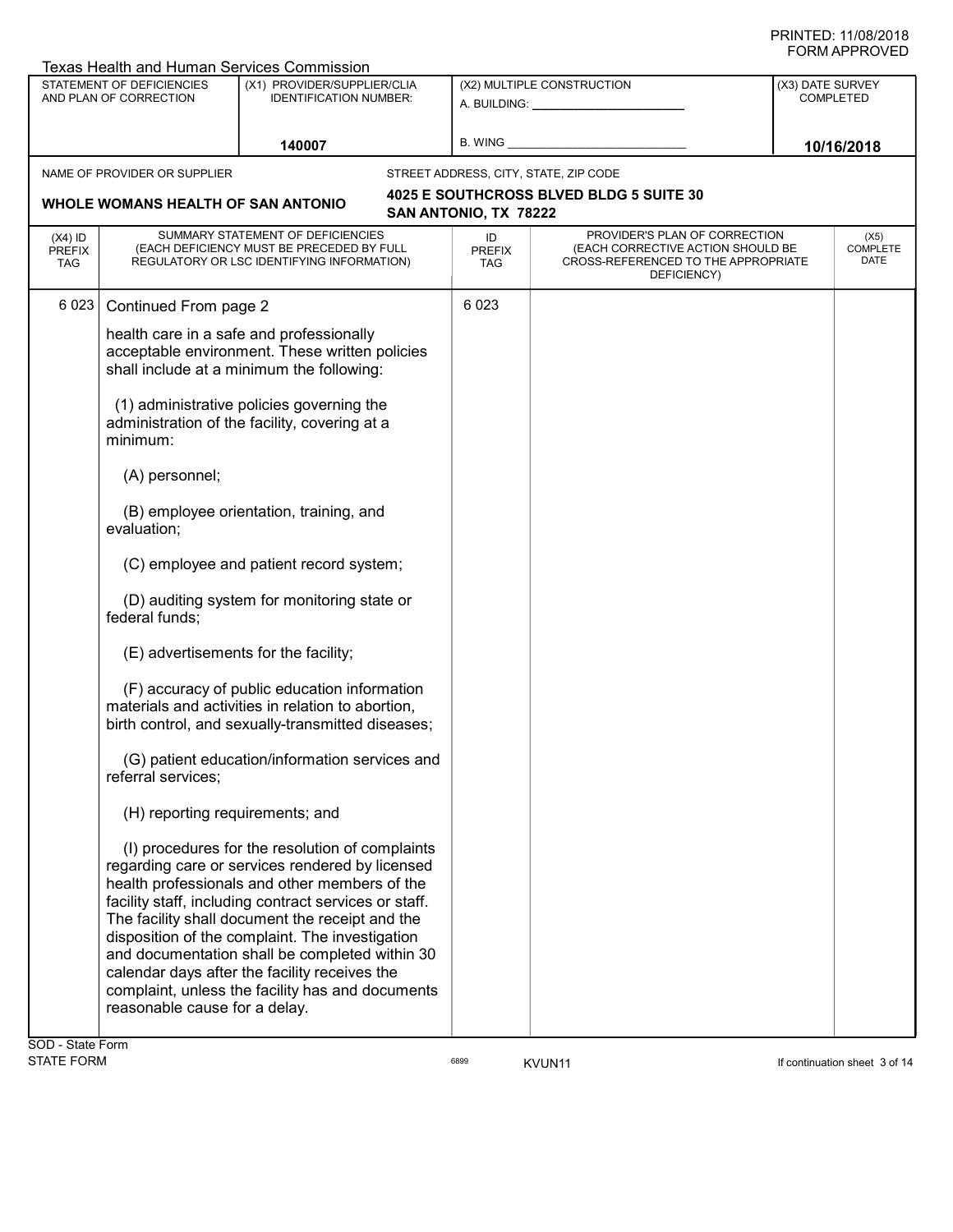|                                   | <b>Texas Health and Human Services Commission</b>                                                                            |                                                                                                                              |                            |                                                                                                                          |                  |                                        |
|-----------------------------------|------------------------------------------------------------------------------------------------------------------------------|------------------------------------------------------------------------------------------------------------------------------|----------------------------|--------------------------------------------------------------------------------------------------------------------------|------------------|----------------------------------------|
|                                   | STATEMENT OF DEFICIENCIES<br>AND PLAN OF CORRECTION                                                                          | (X1) PROVIDER/SUPPLIER/CLIA<br>IDENTIFICATION NUMBER:                                                                        |                            | (X2) MULTIPLE CONSTRUCTION<br>A. BUILDING: A. BUILDING:                                                                  | (X3) DATE SURVEY | <b>COMPLETED</b>                       |
|                                   |                                                                                                                              | 140007                                                                                                                       | B. WING                    |                                                                                                                          |                  | 10/16/2018                             |
|                                   | NAME OF PROVIDER OR SUPPLIER                                                                                                 |                                                                                                                              |                            | STREET ADDRESS, CITY, STATE, ZIP CODE                                                                                    |                  |                                        |
|                                   | WHOLE WOMANS HEALTH OF SAN ANTONIO                                                                                           |                                                                                                                              | SAN ANTONIO, TX 78222      | 4025 E SOUTHCROSS BLVED BLDG 5 SUITE 30                                                                                  |                  |                                        |
| $(X4)$ ID<br><b>PREFIX</b><br>TAG |                                                                                                                              | SUMMARY STATEMENT OF DEFICIENCIES<br>(EACH DEFICIENCY MUST BE PRECEDED BY FULL<br>REGULATORY OR LSC IDENTIFYING INFORMATION) | ID<br><b>PREFIX</b><br>TAG | PROVIDER'S PLAN OF CORRECTION<br>(EACH CORRECTIVE ACTION SHOULD BE<br>CROSS-REFERENCED TO THE APPROPRIATE<br>DEFICIENCY) |                  | (X5)<br><b>COMPLETE</b><br><b>DATE</b> |
| 6 0 2 3                           | Continued From page 3                                                                                                        |                                                                                                                              | 6 0 23                     |                                                                                                                          |                  |                                        |
|                                   | (2) clinical policies governing medical and<br>clinical practices and procedures of the facility,<br>covering at a minimum:  |                                                                                                                              |                            |                                                                                                                          |                  |                                        |
|                                   | services;                                                                                                                    | (A) the provision of medical and clinical                                                                                    |                            |                                                                                                                          |                  |                                        |
|                                   |                                                                                                                              | (B) the provision of laboratory services;                                                                                    |                            |                                                                                                                          |                  |                                        |
|                                   | (C) examination of fetal tissue;                                                                                             |                                                                                                                              |                            |                                                                                                                          |                  |                                        |
|                                   | (D) disposition of medical waste;                                                                                            |                                                                                                                              |                            |                                                                                                                          |                  |                                        |
|                                   | (E) emergency services;                                                                                                      |                                                                                                                              |                            |                                                                                                                          |                  |                                        |
|                                   |                                                                                                                              | (F) condition on discharge procedures;                                                                                       |                            |                                                                                                                          |                  |                                        |
|                                   | (G) clinical records;                                                                                                        |                                                                                                                              |                            |                                                                                                                          |                  |                                        |
|                                   |                                                                                                                              | (H) reporting and filing requirements; and                                                                                   |                            |                                                                                                                          |                  |                                        |
|                                   |                                                                                                                              | (I) monitoring post-procedure infection(s).                                                                                  |                            |                                                                                                                          |                  |                                        |
|                                   | (3) a policy to ensure that the facility is in<br>compliance with fire safety provisions as required<br>by the local codes;  |                                                                                                                              |                            |                                                                                                                          |                  |                                        |
|                                   | (4) policies on decontamination, disinfection,<br>and sterilization, and storage of sterile supplies;                        |                                                                                                                              |                            |                                                                                                                          |                  |                                        |
|                                   | (5) policies for parental notice for<br>unemancipated pregnant minors as stipulated in<br>Family Code, Chapter 33;           |                                                                                                                              |                            |                                                                                                                          |                  |                                        |
|                                   | (6) policies for informed consent as stipulated in<br>Health and Safety Code, Chapter 171, the<br>Woman's Right to Know Act; |                                                                                                                              |                            |                                                                                                                          |                  |                                        |
|                                   |                                                                                                                              |                                                                                                                              |                            |                                                                                                                          |                  |                                        |
| SOD - State Form                  |                                                                                                                              |                                                                                                                              |                            |                                                                                                                          |                  |                                        |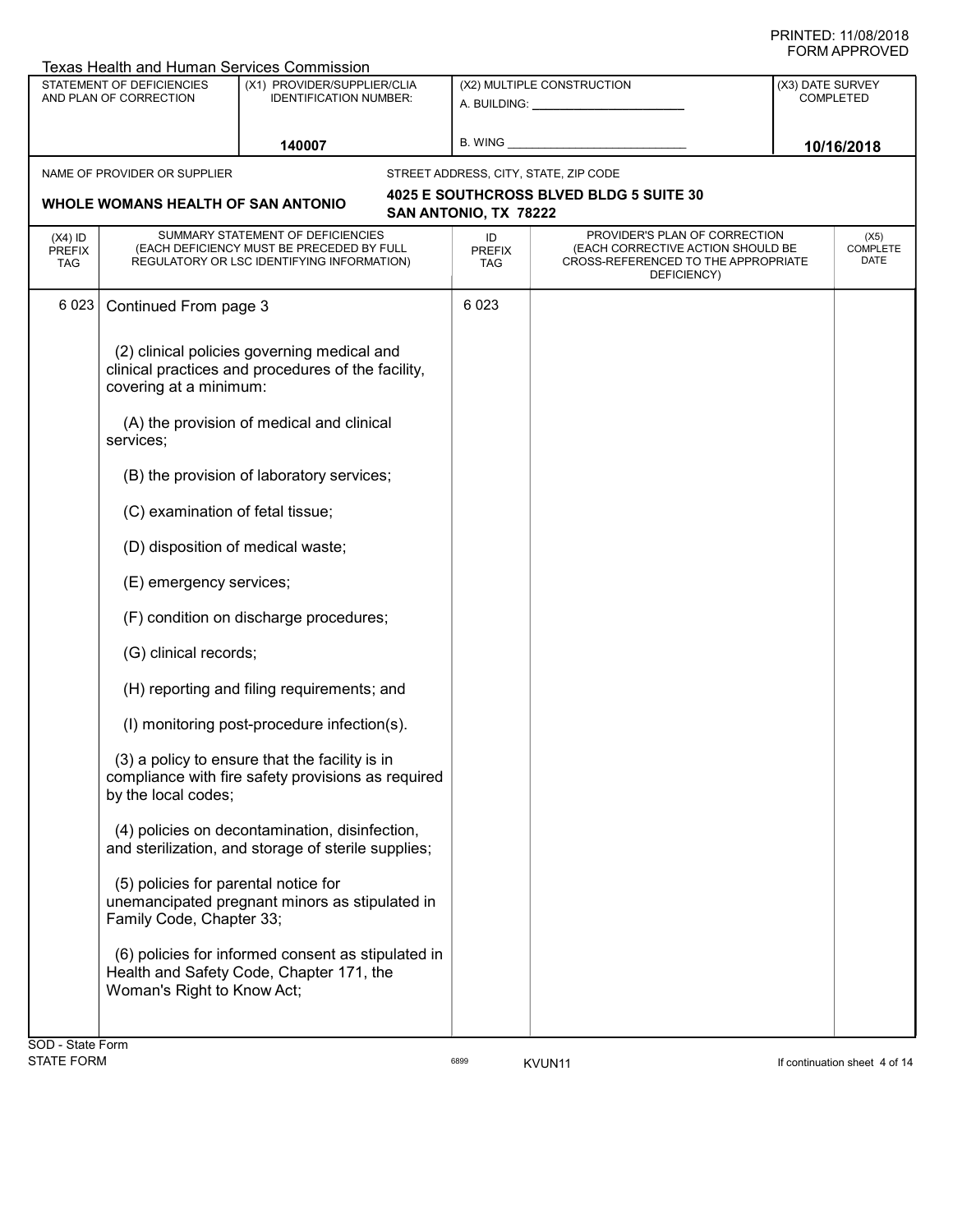|                                   | Texas Health and Human Services Commission                                                                                                                                                                                                                                                                                                                                                               |                                                                                                                              |  |                            |                                                                                                                          |                               |  |
|-----------------------------------|----------------------------------------------------------------------------------------------------------------------------------------------------------------------------------------------------------------------------------------------------------------------------------------------------------------------------------------------------------------------------------------------------------|------------------------------------------------------------------------------------------------------------------------------|--|----------------------------|--------------------------------------------------------------------------------------------------------------------------|-------------------------------|--|
|                                   | STATEMENT OF DEFICIENCIES<br>AND PLAN OF CORRECTION                                                                                                                                                                                                                                                                                                                                                      | (X1) PROVIDER/SUPPLIER/CLIA<br><b>IDENTIFICATION NUMBER:</b>                                                                 |  |                            | (X2) MULTIPLE CONSTRUCTION<br>A. BUILDING: ________________                                                              | (X3) DATE SURVEY<br>COMPLETED |  |
|                                   |                                                                                                                                                                                                                                                                                                                                                                                                          | 140007                                                                                                                       |  | B. WING                    |                                                                                                                          | 10/16/2018                    |  |
|                                   | NAME OF PROVIDER OR SUPPLIER                                                                                                                                                                                                                                                                                                                                                                             |                                                                                                                              |  |                            | STREET ADDRESS, CITY, STATE, ZIP CODE                                                                                    |                               |  |
|                                   | WHOLE WOMANS HEALTH OF SAN ANTONIO                                                                                                                                                                                                                                                                                                                                                                       |                                                                                                                              |  | SAN ANTONIO, TX 78222      | 4025 E SOUTHCROSS BLVED BLDG 5 SUITE 30                                                                                  |                               |  |
| $(X4)$ ID<br><b>PREFIX</b><br>TAG |                                                                                                                                                                                                                                                                                                                                                                                                          | SUMMARY STATEMENT OF DEFICIENCIES<br>(EACH DEFICIENCY MUST BE PRECEDED BY FULL<br>REGULATORY OR LSC IDENTIFYING INFORMATION) |  | ID<br><b>PREFIX</b><br>TAG | PROVIDER'S PLAN OF CORRECTION<br>(EACH CORRECTIVE ACTION SHOULD BE<br>CROSS-REFERENCED TO THE APPROPRIATE<br>DEFICIENCY) | (X5)<br>COMPLETE<br>DATE      |  |
| 6 0 23                            | Continued From page 4                                                                                                                                                                                                                                                                                                                                                                                    |                                                                                                                              |  | 6 0 23                     |                                                                                                                          |                               |  |
|                                   | (7) policies for reporting suspected abuse or<br>neglect as stipulated in Family Code, Chapter<br>$261;$ and                                                                                                                                                                                                                                                                                             |                                                                                                                              |  |                            |                                                                                                                          |                               |  |
|                                   | (8) policies to ensure all women who present to<br>obtain an abortion provide identification that<br>includes the woman's date of birth.                                                                                                                                                                                                                                                                 |                                                                                                                              |  |                            |                                                                                                                          |                               |  |
|                                   | (A) If the woman does not have identification<br>stating her date of birth, she shall be required to<br>execute an affidavit on a form published by the<br>department indicating that she does not have<br>appropriate identification and indicating her date<br>of birth on the affidavit.                                                                                                              |                                                                                                                              |  |                            |                                                                                                                          |                               |  |
|                                   | <b>Attached Graphic</b>                                                                                                                                                                                                                                                                                                                                                                                  |                                                                                                                              |  |                            |                                                                                                                          |                               |  |
|                                   | identification presented or the affidavit in its files.                                                                                                                                                                                                                                                                                                                                                  | (B) The facility shall keep a copy of the                                                                                    |  |                            |                                                                                                                          |                               |  |
|                                   | (b) The licensee, in fulfilling its responsibility<br>under subsection (a) of this section, shall review<br>the facility's written policies and procedures<br>periodically, but no less than once every two<br>years; date to indicate time of last review; revise<br>as necessary; and enforce.                                                                                                         |                                                                                                                              |  |                            |                                                                                                                          |                               |  |
|                                   | This Requirement is not met as evidenced by:<br>Based on a review of documentation and an<br>interview with staff, the licensee failed to be<br>responsible for implementing and enforcing<br>written policies governing the facility's total<br>operation and for ensuring that these policies are<br>administered so as to provide health care in a<br>safe and professionally acceptable environment. |                                                                                                                              |  |                            |                                                                                                                          |                               |  |
|                                   | Findings were:                                                                                                                                                                                                                                                                                                                                                                                           |                                                                                                                              |  |                            |                                                                                                                          |                               |  |
|                                   | During a tour of the facility on 10/16/18, a random<br>count of Midazolam (a Schedule IV controlled)                                                                                                                                                                                                                                                                                                     |                                                                                                                              |  |                            |                                                                                                                          |                               |  |
| SOD - State Form                  |                                                                                                                                                                                                                                                                                                                                                                                                          |                                                                                                                              |  |                            |                                                                                                                          |                               |  |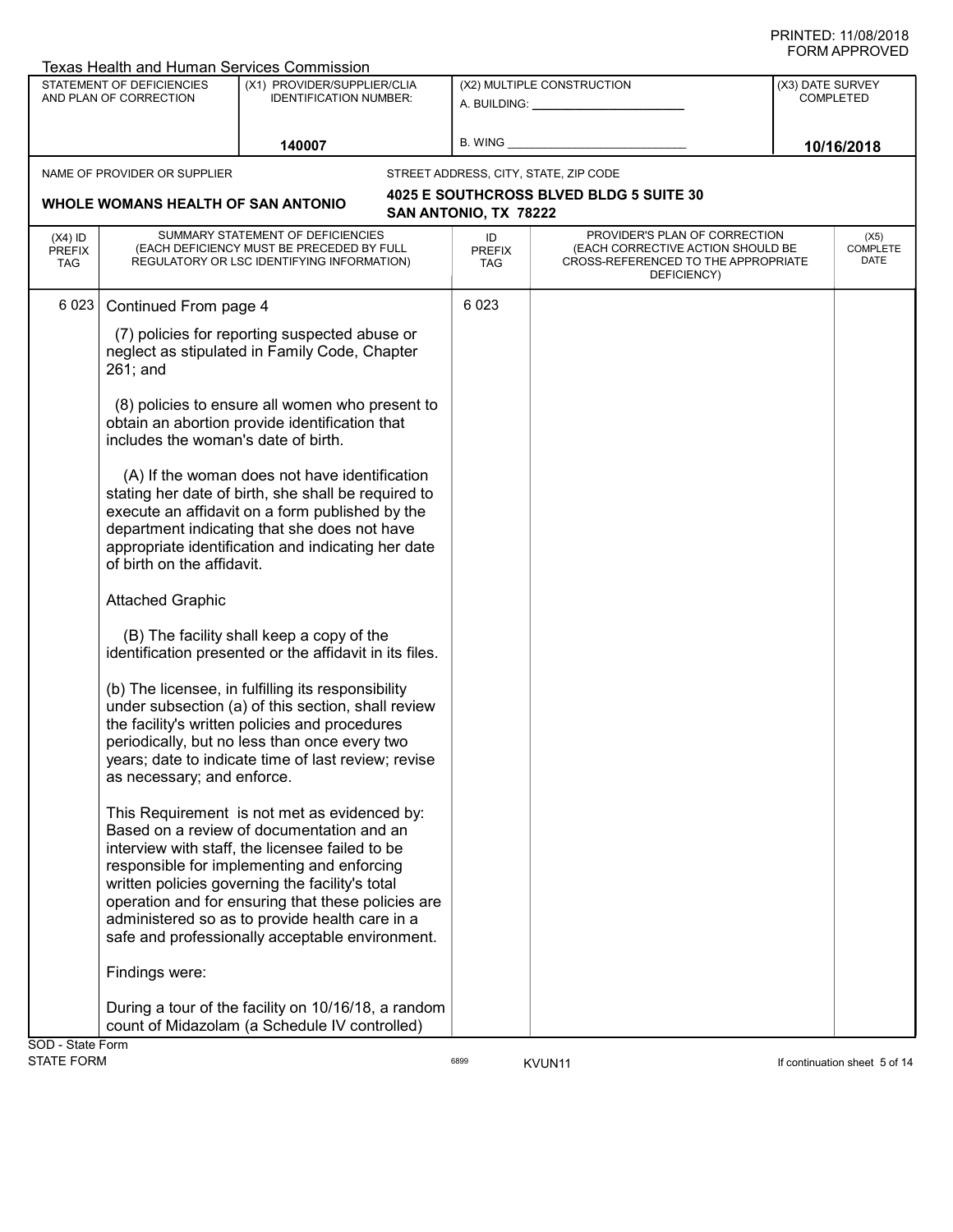|                                   | <b>Texas Health and Human Services Commission</b>                                                                                                                                                                                                                                                                                                                                                                                                                                                                                                                                                                                                                                                                                                                                                                                                                                                                                                                                                                                                                                                                                                                                                                                                                                                                                                                                                                                                                                                                                                                                                                                                                                            |                                                                                                                              |                            |                                                                                                                          |  |                                      |  |
|-----------------------------------|----------------------------------------------------------------------------------------------------------------------------------------------------------------------------------------------------------------------------------------------------------------------------------------------------------------------------------------------------------------------------------------------------------------------------------------------------------------------------------------------------------------------------------------------------------------------------------------------------------------------------------------------------------------------------------------------------------------------------------------------------------------------------------------------------------------------------------------------------------------------------------------------------------------------------------------------------------------------------------------------------------------------------------------------------------------------------------------------------------------------------------------------------------------------------------------------------------------------------------------------------------------------------------------------------------------------------------------------------------------------------------------------------------------------------------------------------------------------------------------------------------------------------------------------------------------------------------------------------------------------------------------------------------------------------------------------|------------------------------------------------------------------------------------------------------------------------------|----------------------------|--------------------------------------------------------------------------------------------------------------------------|--|--------------------------------------|--|
|                                   | <b>STATEMENT OF DEFICIENCIES</b><br>AND PLAN OF CORRECTION                                                                                                                                                                                                                                                                                                                                                                                                                                                                                                                                                                                                                                                                                                                                                                                                                                                                                                                                                                                                                                                                                                                                                                                                                                                                                                                                                                                                                                                                                                                                                                                                                                   | (X1) PROVIDER/SUPPLIER/CLIA<br><b>IDENTIFICATION NUMBER:</b>                                                                 |                            | (X2) MULTIPLE CONSTRUCTION<br>A. BUILDING: ________________                                                              |  | (X3) DATE SURVEY<br><b>COMPLETED</b> |  |
|                                   |                                                                                                                                                                                                                                                                                                                                                                                                                                                                                                                                                                                                                                                                                                                                                                                                                                                                                                                                                                                                                                                                                                                                                                                                                                                                                                                                                                                                                                                                                                                                                                                                                                                                                              | 140007                                                                                                                       | B. WING                    |                                                                                                                          |  | 10/16/2018                           |  |
|                                   | NAME OF PROVIDER OR SUPPLIER                                                                                                                                                                                                                                                                                                                                                                                                                                                                                                                                                                                                                                                                                                                                                                                                                                                                                                                                                                                                                                                                                                                                                                                                                                                                                                                                                                                                                                                                                                                                                                                                                                                                 |                                                                                                                              |                            | STREET ADDRESS, CITY, STATE, ZIP CODE                                                                                    |  |                                      |  |
|                                   | WHOLE WOMANS HEALTH OF SAN ANTONIO                                                                                                                                                                                                                                                                                                                                                                                                                                                                                                                                                                                                                                                                                                                                                                                                                                                                                                                                                                                                                                                                                                                                                                                                                                                                                                                                                                                                                                                                                                                                                                                                                                                           |                                                                                                                              | SAN ANTONIO, TX 78222      | 4025 E SOUTHCROSS BLVED BLDG 5 SUITE 30                                                                                  |  |                                      |  |
| $(X4)$ ID<br><b>PREFIX</b><br>TAG |                                                                                                                                                                                                                                                                                                                                                                                                                                                                                                                                                                                                                                                                                                                                                                                                                                                                                                                                                                                                                                                                                                                                                                                                                                                                                                                                                                                                                                                                                                                                                                                                                                                                                              | SUMMARY STATEMENT OF DEFICIENCIES<br>(EACH DEFICIENCY MUST BE PRECEDED BY FULL<br>REGULATORY OR LSC IDENTIFYING INFORMATION) | ID<br><b>PREFIX</b><br>TAG | PROVIDER'S PLAN OF CORRECTION<br>(EACH CORRECTIVE ACTION SHOULD BE<br>CROSS-REFERENCED TO THE APPROPRIATE<br>DEFICIENCY) |  | (X5)<br>COMPLETE<br>DATE             |  |
| 6023                              | Continued From page 5<br>was performed. 100 ml of Midazolam was<br>present in boxed vials. 20 ml of Midazolam was<br>present in an unopened vials (not in a box). 1<br>open multi use vial of Midazolam was observed<br>with markings on the side to count the amount in<br>the vial. The surveyor observed 7 ml of<br>Midazolam in the open via, for a total of 127 ml.<br>The Midazolam count on 10/16/18 was verified by<br>staff #1, present during the tour and the narcotic<br>count. The narcotic count sheet indicated that<br>126 ml of had been present during the closing<br>count conducted on 10/16/18 (which had been<br>verified and signed off on by two staff members).<br>According to<br>https://www.deadiversion.usdoj.gov/schedules/, a<br>Schedule IV drug is described as follows:<br>"Schedule IV Controlled Substances<br>Substances in this schedule have a low potential<br>for abuse relative to substances in Schedule III.<br>Examples of Schedule IV substances include:<br>alprazolam (Xanax®), carisoprodol (Soma®),<br>clonazepam (Klonopin®), clorazepate<br>(Tranxene®), diazepam (Valium®), lorazepam<br>(Ativan®), midazolam (Versed®), temazepam<br>(Restoril®), and triazolam (Halcion®).<br>Facility policy titled "Procedure for Handling<br>Controlled Medications" stated, in part:<br>"Closing Count"<br>1. Each day that Controlled Medications are<br>administered, at the end of the day, two staff will<br>open the safe and count each drug on the<br>Controlled Medication log.<br>7. Any discrepancies between the actual closing<br>count and the anticipated closing count should be<br>resolved and reported to the clinical manager. |                                                                                                                              | 6 0 23                     |                                                                                                                          |  |                                      |  |
| SOD - State Form                  |                                                                                                                                                                                                                                                                                                                                                                                                                                                                                                                                                                                                                                                                                                                                                                                                                                                                                                                                                                                                                                                                                                                                                                                                                                                                                                                                                                                                                                                                                                                                                                                                                                                                                              |                                                                                                                              |                            |                                                                                                                          |  |                                      |  |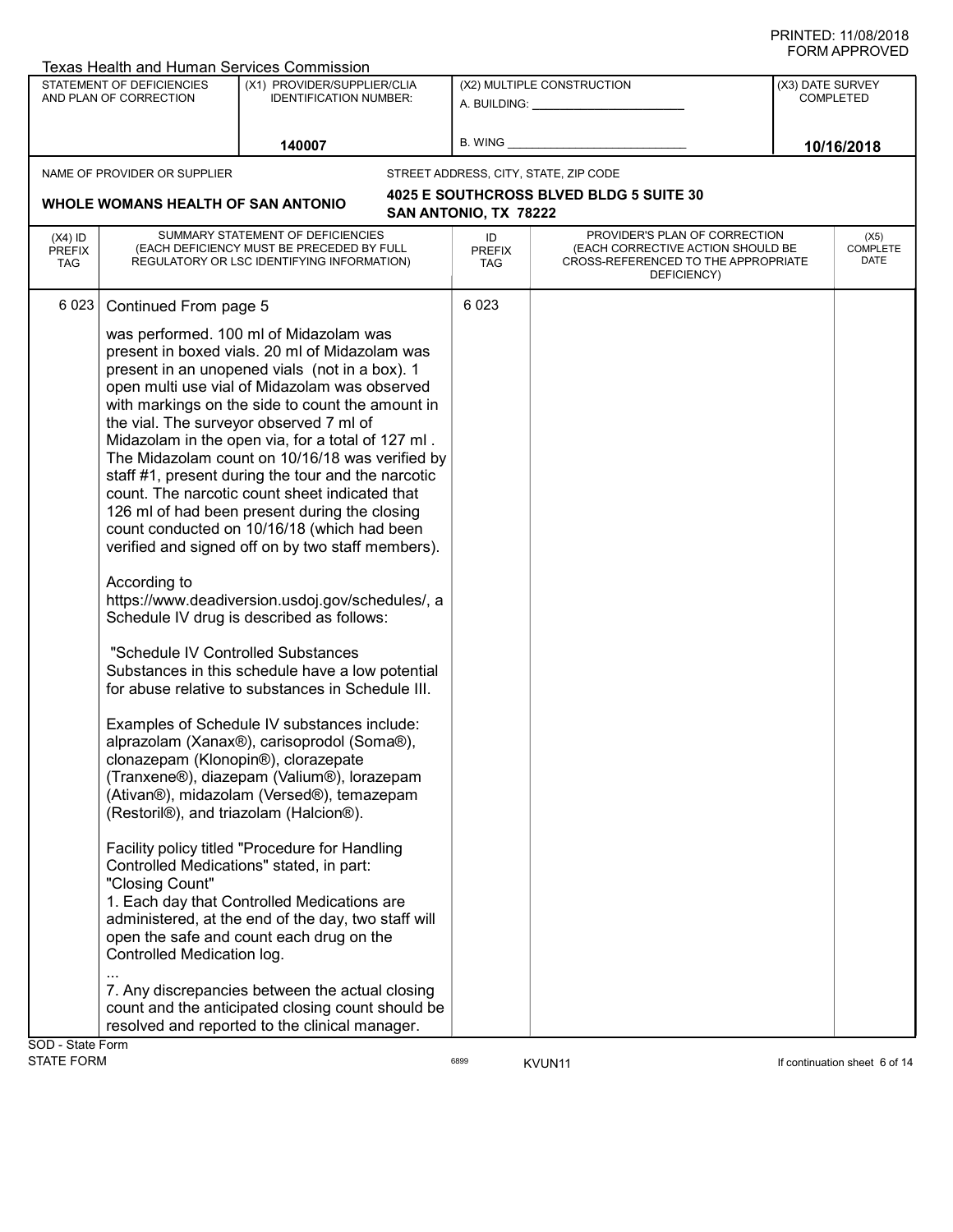|                                          |                                                                                                                 | <b>Texas Health and Human Services Commission</b>                                                                                                                                                                                                                                                                                                                                                                                                                                                                                                                                                                                                                                                                                                                                                                                                                                                                                                                                                                                                                                                                                                                                                                                                                                                                                                                                                                                             |                                   |                                                                                                                          | 1111 ALLIVO 1 LU                     |  |
|------------------------------------------|-----------------------------------------------------------------------------------------------------------------|-----------------------------------------------------------------------------------------------------------------------------------------------------------------------------------------------------------------------------------------------------------------------------------------------------------------------------------------------------------------------------------------------------------------------------------------------------------------------------------------------------------------------------------------------------------------------------------------------------------------------------------------------------------------------------------------------------------------------------------------------------------------------------------------------------------------------------------------------------------------------------------------------------------------------------------------------------------------------------------------------------------------------------------------------------------------------------------------------------------------------------------------------------------------------------------------------------------------------------------------------------------------------------------------------------------------------------------------------------------------------------------------------------------------------------------------------|-----------------------------------|--------------------------------------------------------------------------------------------------------------------------|--------------------------------------|--|
|                                          | STATEMENT OF DEFICIENCIES<br>AND PLAN OF CORRECTION                                                             | (X1) PROVIDER/SUPPLIER/CLIA<br><b>IDENTIFICATION NUMBER:</b>                                                                                                                                                                                                                                                                                                                                                                                                                                                                                                                                                                                                                                                                                                                                                                                                                                                                                                                                                                                                                                                                                                                                                                                                                                                                                                                                                                                  |                                   | (X2) MULTIPLE CONSTRUCTION<br>A. BUILDING: A. BUILDING:                                                                  | (X3) DATE SURVEY<br><b>COMPLETED</b> |  |
|                                          |                                                                                                                 | 140007                                                                                                                                                                                                                                                                                                                                                                                                                                                                                                                                                                                                                                                                                                                                                                                                                                                                                                                                                                                                                                                                                                                                                                                                                                                                                                                                                                                                                                        | B. WING                           |                                                                                                                          | 10/16/2018                           |  |
|                                          | NAME OF PROVIDER OR SUPPLIER                                                                                    |                                                                                                                                                                                                                                                                                                                                                                                                                                                                                                                                                                                                                                                                                                                                                                                                                                                                                                                                                                                                                                                                                                                                                                                                                                                                                                                                                                                                                                               |                                   | STREET ADDRESS, CITY, STATE, ZIP CODE                                                                                    |                                      |  |
|                                          | WHOLE WOMANS HEALTH OF SAN ANTONIO                                                                              |                                                                                                                                                                                                                                                                                                                                                                                                                                                                                                                                                                                                                                                                                                                                                                                                                                                                                                                                                                                                                                                                                                                                                                                                                                                                                                                                                                                                                                               | SAN ANTONIO, TX 78222             | 4025 E SOUTHCROSS BLVED BLDG 5 SUITE 30                                                                                  |                                      |  |
| $(X4)$ ID<br><b>PREFIX</b><br><b>TAG</b> |                                                                                                                 | SUMMARY STATEMENT OF DEFICIENCIES<br>(EACH DEFICIENCY MUST BE PRECEDED BY FULL<br>REGULATORY OR LSC IDENTIFYING INFORMATION)                                                                                                                                                                                                                                                                                                                                                                                                                                                                                                                                                                                                                                                                                                                                                                                                                                                                                                                                                                                                                                                                                                                                                                                                                                                                                                                  | ID<br><b>PREFIX</b><br><b>TAG</b> | PROVIDER'S PLAN OF CORRECTION<br>(EACH CORRECTIVE ACTION SHOULD BE<br>CROSS-REFERENCED TO THE APPROPRIATE<br>DEFICIENCY) | (X5)<br><b>COMPLETE</b><br>DATE      |  |
| 6023                                     | Continued From page 6<br>staff #1 on the afternoon of 10/16/18.<br>charts).<br>Finding included:<br>$100405$ ), | Discrepancies that cannot be resolved should<br>generate a Narcotics Deviation Report (see<br>sample attached). Deviation reports of concern,<br>i.e. that indicate missing drugs or careless<br>handling, should be shared with the Medical<br>Director/Consultant and and Director of Clinical<br>Services included in the Quarterly QA Review<br>9. The closing count will be documented in red<br>ink on the Controlled Medication Log."<br>The above was confirmed in an interview with<br>Based on a review of performance records and<br>interview, the facility failed ensue that policies on<br>decontamination, disinfection, and sterilization,<br>and storage of sterile supplies were implemented.<br>As evidence by failing to ensure that each<br>sterilizer was monitored during operation for<br>pressure, temperature, and time at desired<br>temperature and pressure, as evidenced by the<br>fact that a record was not maintained that<br>included: duration and temperature of exposure<br>phase (if not provided on sterilizer recording<br>Review of the autoclave logs for August,<br>September, and October 2018 revealed that<br>pressure, temperature, and/or duration of<br>exposure at desired temperature and pressure of<br>the sterilized logs were not appropriately<br>documented on the following dates/loads:<br>08/07/18 (load #080705 and 080706), load<br>#100401 (no date indicated), 10/04/18 (load | 6 0 23                            |                                                                                                                          |                                      |  |
| SOD - State Form                         |                                                                                                                 | With no documentation of these elements it is<br>unknown if these loads and instruments were                                                                                                                                                                                                                                                                                                                                                                                                                                                                                                                                                                                                                                                                                                                                                                                                                                                                                                                                                                                                                                                                                                                                                                                                                                                                                                                                                  |                                   |                                                                                                                          |                                      |  |
| <b>STATE FORM</b>                        |                                                                                                                 |                                                                                                                                                                                                                                                                                                                                                                                                                                                                                                                                                                                                                                                                                                                                                                                                                                                                                                                                                                                                                                                                                                                                                                                                                                                                                                                                                                                                                                               | 6899                              | KVUN <sub>11</sub>                                                                                                       | If continuation sheet 7 of 14        |  |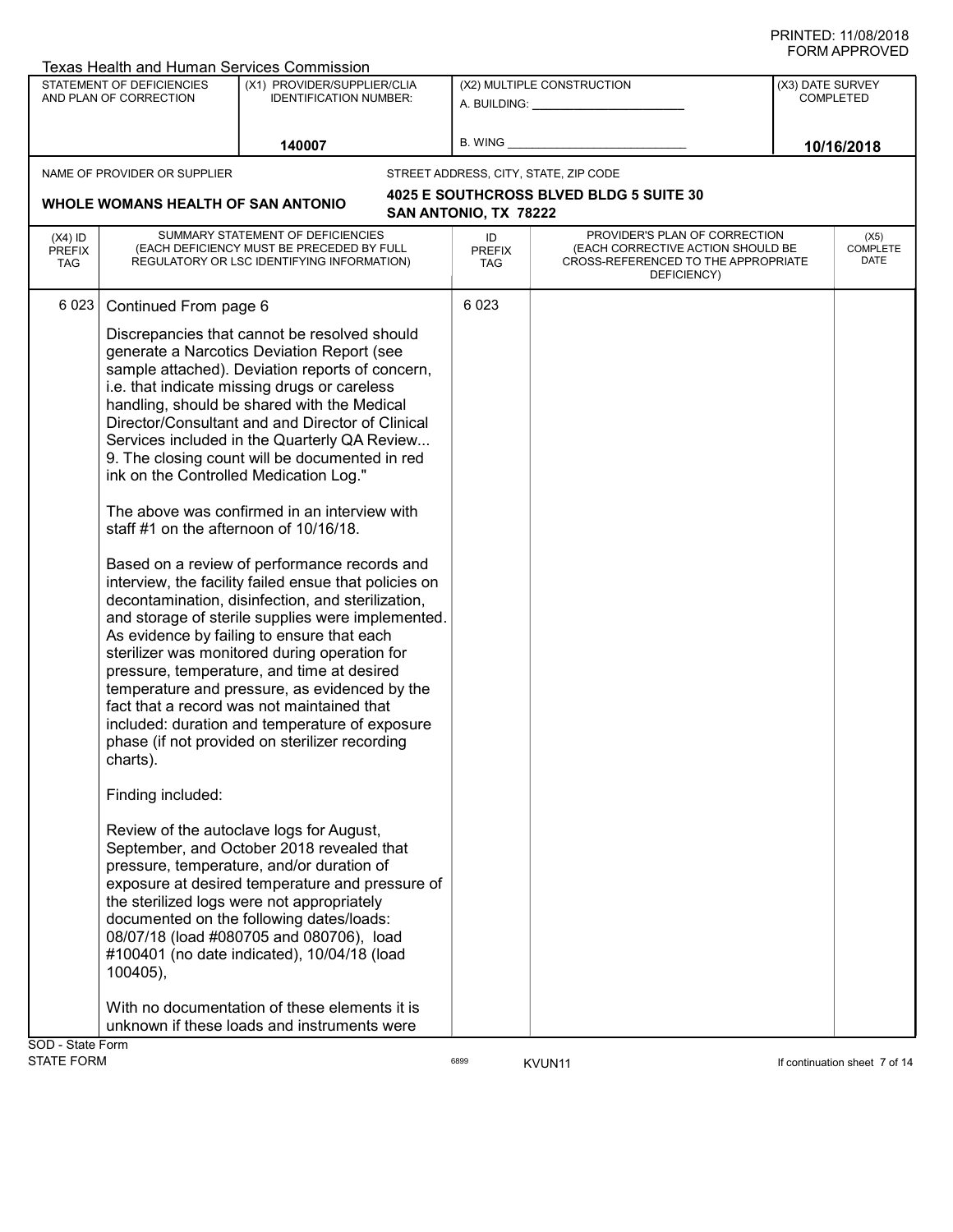|                                          | Texas Health and Human Services Commission                                                                                                                                                                                                                                                                                                                                                                                                                                                                                                                                                                                                                                                                                                                                                                                                                                                                                                                                                                                                                                                                                                                                                                                                                                                                                                 |                                                                                                                              |                            |                                                                                                                          |                                      |                                 |  |
|------------------------------------------|--------------------------------------------------------------------------------------------------------------------------------------------------------------------------------------------------------------------------------------------------------------------------------------------------------------------------------------------------------------------------------------------------------------------------------------------------------------------------------------------------------------------------------------------------------------------------------------------------------------------------------------------------------------------------------------------------------------------------------------------------------------------------------------------------------------------------------------------------------------------------------------------------------------------------------------------------------------------------------------------------------------------------------------------------------------------------------------------------------------------------------------------------------------------------------------------------------------------------------------------------------------------------------------------------------------------------------------------|------------------------------------------------------------------------------------------------------------------------------|----------------------------|--------------------------------------------------------------------------------------------------------------------------|--------------------------------------|---------------------------------|--|
|                                          | <b>STATEMENT OF DEFICIENCIES</b><br>AND PLAN OF CORRECTION                                                                                                                                                                                                                                                                                                                                                                                                                                                                                                                                                                                                                                                                                                                                                                                                                                                                                                                                                                                                                                                                                                                                                                                                                                                                                 | (X1) PROVIDER/SUPPLIER/CLIA<br><b>IDENTIFICATION NUMBER:</b>                                                                 | (X2) MULTIPLE CONSTRUCTION |                                                                                                                          | (X3) DATE SURVEY<br><b>COMPLETED</b> |                                 |  |
|                                          |                                                                                                                                                                                                                                                                                                                                                                                                                                                                                                                                                                                                                                                                                                                                                                                                                                                                                                                                                                                                                                                                                                                                                                                                                                                                                                                                            | 140007                                                                                                                       | <b>B. WING</b>             |                                                                                                                          |                                      | 10/16/2018                      |  |
|                                          | NAME OF PROVIDER OR SUPPLIER                                                                                                                                                                                                                                                                                                                                                                                                                                                                                                                                                                                                                                                                                                                                                                                                                                                                                                                                                                                                                                                                                                                                                                                                                                                                                                               |                                                                                                                              |                            | STREET ADDRESS, CITY, STATE, ZIP CODE                                                                                    |                                      |                                 |  |
|                                          | WHOLE WOMANS HEALTH OF SAN ANTONIO                                                                                                                                                                                                                                                                                                                                                                                                                                                                                                                                                                                                                                                                                                                                                                                                                                                                                                                                                                                                                                                                                                                                                                                                                                                                                                         |                                                                                                                              | SAN ANTONIO, TX 78222      | 4025 E SOUTHCROSS BLVED BLDG 5 SUITE 30                                                                                  |                                      |                                 |  |
| $(X4)$ ID<br><b>PREFIX</b><br><b>TAG</b> |                                                                                                                                                                                                                                                                                                                                                                                                                                                                                                                                                                                                                                                                                                                                                                                                                                                                                                                                                                                                                                                                                                                                                                                                                                                                                                                                            | SUMMARY STATEMENT OF DEFICIENCIES<br>(EACH DEFICIENCY MUST BE PRECEDED BY FULL<br>REGULATORY OR LSC IDENTIFYING INFORMATION) | ID<br><b>PREFIX</b><br>TAG | PROVIDER'S PLAN OF CORRECTION<br>(EACH CORRECTIVE ACTION SHOULD BE<br>CROSS-REFERENCED TO THE APPROPRIATE<br>DEFICIENCY) |                                      | (X5)<br><b>COMPLETE</b><br>DATE |  |
| 6023                                     | Continued From page 7<br>effectively sterilized.<br>Facility policy titled "Decontamination,<br>Disinfection, Sterilization, and Storage of Sterile<br>Supplies" states, in part:<br>"Performance Records<br>Performance records for all sterilizers will be<br>maintained for each cycle. And will be retained for<br>two years.(sic) These records will be available for<br>review within two hours during the specified<br>two-year period.<br>All sterilizers will be monitored during operation<br>for pressure, temperature, and time at desired<br>temperature and pressure. The performance<br>record will include:<br>-Sterilizer identification number<br>-Sterilization date<br>-Sterilization time<br>-Load number<br>-Pack ID#<br>-Duration and temperature of exposed phase<br>-Identification of operator<br>-Results of biological tests and dates performed<br>-Time/temperature recording charts from each<br>sterilizer"<br>The above findings we confirmed on 10/1618 in<br>an interview with staff member #1.<br>6 041 TAC 139.56 Emergency Services<br>(a) A licensed abortion facility shall have a readily<br>accessible written protocol for managing medical<br>emergencies and the transfer of patients<br>requiring further emergency care to a hospital.<br>The facility shall ensure that the physicians who |                                                                                                                              | 6 0 23<br>6 0 4 1          |                                                                                                                          |                                      |                                 |  |
|                                          | practice at the facility:                                                                                                                                                                                                                                                                                                                                                                                                                                                                                                                                                                                                                                                                                                                                                                                                                                                                                                                                                                                                                                                                                                                                                                                                                                                                                                                  |                                                                                                                              |                            |                                                                                                                          |                                      |                                 |  |
| SOD - State Form                         |                                                                                                                                                                                                                                                                                                                                                                                                                                                                                                                                                                                                                                                                                                                                                                                                                                                                                                                                                                                                                                                                                                                                                                                                                                                                                                                                            |                                                                                                                              |                            |                                                                                                                          |                                      |                                 |  |

STATE FORM **EXAM** 6899 **KVUN11** 6899 **KVUN11 EXAMPLE 12 OF STATE FORM If continuation sheet 8 of 14**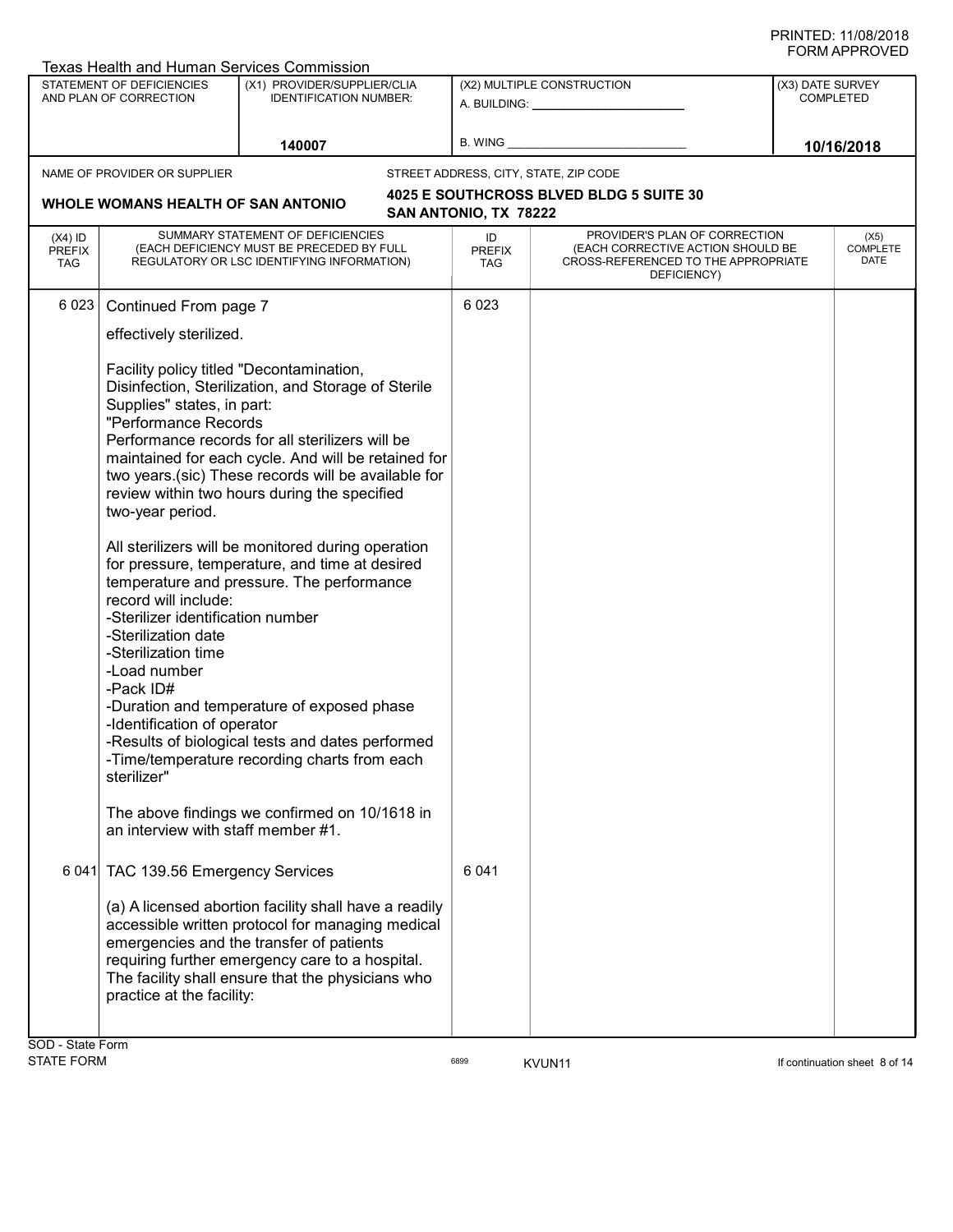| Texas Health and Human Services Commission          |                                                                                                                                                                                                                                                                                                                                                                                                                                                        |                                   |                                                                                                                          |                  |                               |
|-----------------------------------------------------|--------------------------------------------------------------------------------------------------------------------------------------------------------------------------------------------------------------------------------------------------------------------------------------------------------------------------------------------------------------------------------------------------------------------------------------------------------|-----------------------------------|--------------------------------------------------------------------------------------------------------------------------|------------------|-------------------------------|
| STATEMENT OF DEFICIENCIES<br>AND PLAN OF CORRECTION | (X1) PROVIDER/SUPPLIER/CLIA<br><b>IDENTIFICATION NUMBER:</b>                                                                                                                                                                                                                                                                                                                                                                                           |                                   | (X2) MULTIPLE CONSTRUCTION<br>A. BUILDING: A. BUILDING:                                                                  | (X3) DATE SURVEY | <b>COMPLETED</b>              |
|                                                     | 140007                                                                                                                                                                                                                                                                                                                                                                                                                                                 | <b>B. WING</b>                    |                                                                                                                          |                  | 10/16/2018                    |
| NAME OF PROVIDER OR SUPPLIER                        |                                                                                                                                                                                                                                                                                                                                                                                                                                                        |                                   | STREET ADDRESS, CITY, STATE, ZIP CODE                                                                                    |                  |                               |
| WHOLE WOMANS HEALTH OF SAN ANTONIO                  |                                                                                                                                                                                                                                                                                                                                                                                                                                                        | SAN ANTONIO, TX 78222             | 4025 E SOUTHCROSS BLVED BLDG 5 SUITE 30                                                                                  |                  |                               |
| $(X4)$ ID<br><b>PREFIX</b><br><b>TAG</b>            | SUMMARY STATEMENT OF DEFICIENCIES<br>(EACH DEFICIENCY MUST BE PRECEDED BY FULL<br>REGULATORY OR LSC IDENTIFYING INFORMATION)                                                                                                                                                                                                                                                                                                                           | ID<br><b>PREFIX</b><br><b>TAG</b> | PROVIDER'S PLAN OF CORRECTION<br>(EACH CORRECTIVE ACTION SHOULD BE<br>CROSS-REFERENCED TO THE APPROPRIATE<br>DEFICIENCY) |                  | (X5)<br>COMPLETE<br>DATE      |
| 6 0 4 1<br>Continued From page 8                    |                                                                                                                                                                                                                                                                                                                                                                                                                                                        | 6 0 4 1                           |                                                                                                                          |                  |                               |
| miles from the abortion facility;                   | (1) have active admitting privileges at a hospital<br>that provides obstetrical or gynecological health<br>care services and is located not further than 30                                                                                                                                                                                                                                                                                            |                                   |                                                                                                                          |                  |                               |
|                                                     | (2) provide the pregnant woman with:                                                                                                                                                                                                                                                                                                                                                                                                                   |                                   |                                                                                                                          |                  |                               |
| abortion; and                                       | (A) a telephone number by which the pregnant<br>woman may reach the physician, or other health<br>care personnel employed by the physician or the<br>facility at which the abortion was performed or<br>induced with access to the woman's relevant<br>medical records, 24 hours a day to request<br>assistance for any complications that arise from<br>the performance or induction of the abortion or<br>ask health-related questions regarding the |                                   |                                                                                                                          |                  |                               |
| abortion would be treated.                          | (B) the name and telephone number of the<br>nearest hospital to the home of the pregnant<br>woman at which an emergency arising from the                                                                                                                                                                                                                                                                                                               |                                   |                                                                                                                          |                  |                               |
| (relating to Anesthesia Services).                  | (b) The facility shall have the necessary<br>equipment and personnel for cardiopulmonary<br>resuscitation as described in §139.59 of this title                                                                                                                                                                                                                                                                                                        |                                   |                                                                                                                          |                  |                               |
| responsibilities.                                   | (c) Personnel providing direct patient care shall<br>be currently certified in basic life support by the<br>American Heart Association, the American Red<br>Cross, or the American Safety and Health<br>Institute, or in accordance with their individual<br>professional licensure requirements, and if<br>required in their job description or job                                                                                                   |                                   |                                                                                                                          |                  |                               |
| SOD - State Form                                    | This Requirement is not met as evidenced by:<br>Based on a review of documentation and staff                                                                                                                                                                                                                                                                                                                                                           |                                   |                                                                                                                          |                  |                               |
| <b>STATE FORM</b>                                   |                                                                                                                                                                                                                                                                                                                                                                                                                                                        | 6899                              | KVUN11                                                                                                                   |                  | If continuation sheet 9 of 14 |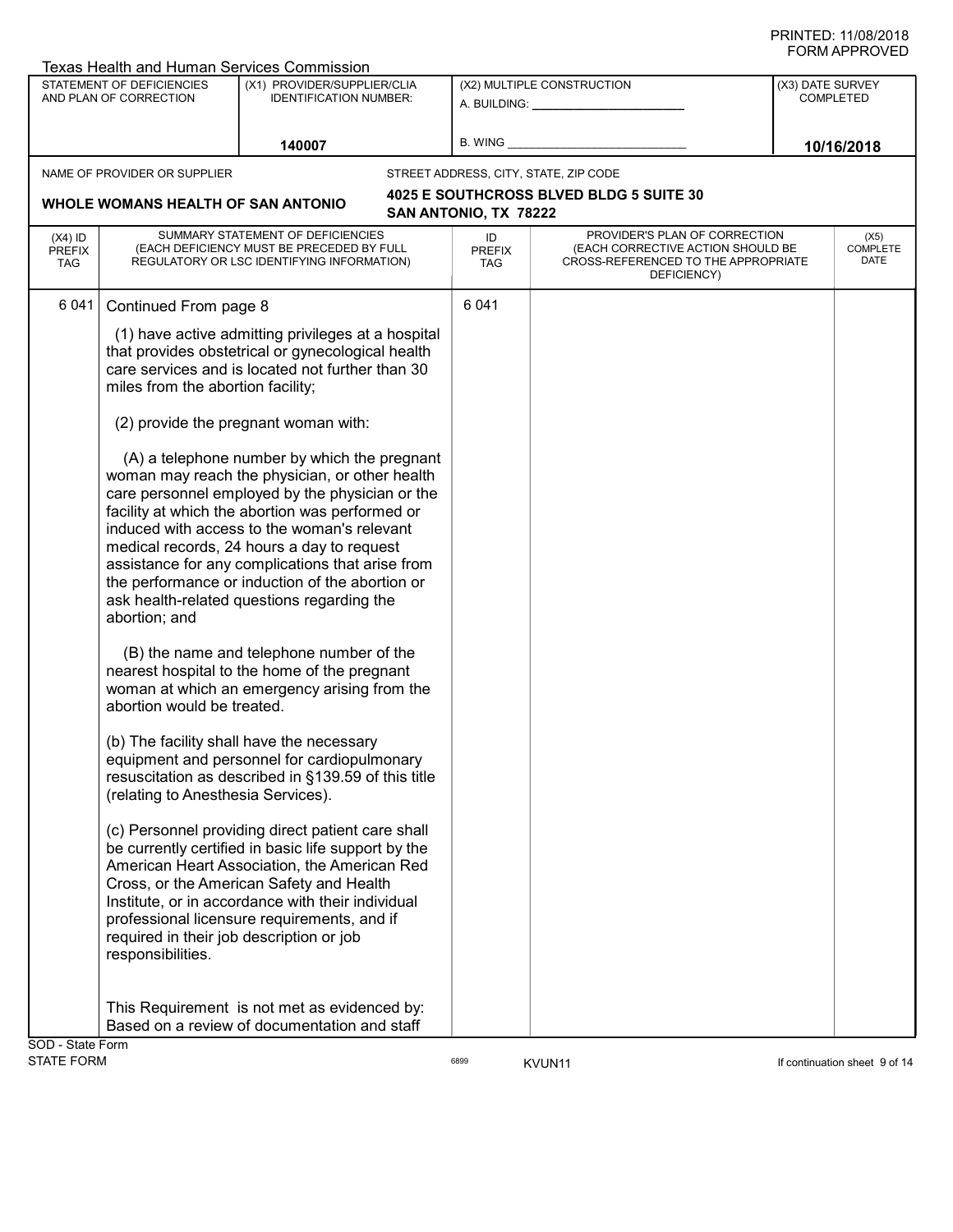|                                    | <b>Texas Health and Human Services Commission</b>                                                                                                                                                                                                                                                                                                                                                                                                                                                                                                                                                                                                                                                                                                                                                                                                         |                                                                                                                                                                                                                                                                                                                                                                                                                                                                                                                                                                 |      |                            |                                                                                                                          |                                      |                          |  |  |
|------------------------------------|-----------------------------------------------------------------------------------------------------------------------------------------------------------------------------------------------------------------------------------------------------------------------------------------------------------------------------------------------------------------------------------------------------------------------------------------------------------------------------------------------------------------------------------------------------------------------------------------------------------------------------------------------------------------------------------------------------------------------------------------------------------------------------------------------------------------------------------------------------------|-----------------------------------------------------------------------------------------------------------------------------------------------------------------------------------------------------------------------------------------------------------------------------------------------------------------------------------------------------------------------------------------------------------------------------------------------------------------------------------------------------------------------------------------------------------------|------|----------------------------|--------------------------------------------------------------------------------------------------------------------------|--------------------------------------|--------------------------|--|--|
|                                    | <b>STATEMENT OF DEFICIENCIES</b><br>AND PLAN OF CORRECTION                                                                                                                                                                                                                                                                                                                                                                                                                                                                                                                                                                                                                                                                                                                                                                                                | (X1) PROVIDER/SUPPLIER/CLIA<br><b>IDENTIFICATION NUMBER:</b>                                                                                                                                                                                                                                                                                                                                                                                                                                                                                                    |      |                            | (X2) MULTIPLE CONSTRUCTION<br>A. BUILDING: _________________                                                             | (X3) DATE SURVEY<br><b>COMPLETED</b> |                          |  |  |
|                                    |                                                                                                                                                                                                                                                                                                                                                                                                                                                                                                                                                                                                                                                                                                                                                                                                                                                           | 140007                                                                                                                                                                                                                                                                                                                                                                                                                                                                                                                                                          |      | B. WING                    |                                                                                                                          |                                      | 10/16/2018               |  |  |
|                                    | NAME OF PROVIDER OR SUPPLIER                                                                                                                                                                                                                                                                                                                                                                                                                                                                                                                                                                                                                                                                                                                                                                                                                              |                                                                                                                                                                                                                                                                                                                                                                                                                                                                                                                                                                 |      |                            | STREET ADDRESS, CITY, STATE, ZIP CODE                                                                                    |                                      |                          |  |  |
| WHOLE WOMANS HEALTH OF SAN ANTONIO |                                                                                                                                                                                                                                                                                                                                                                                                                                                                                                                                                                                                                                                                                                                                                                                                                                                           |                                                                                                                                                                                                                                                                                                                                                                                                                                                                                                                                                                 |      | SAN ANTONIO, TX 78222      | 4025 E SOUTHCROSS BLVED BLDG 5 SUITE 30                                                                                  |                                      |                          |  |  |
| $(X4)$ ID<br><b>PREFIX</b><br>TAG  |                                                                                                                                                                                                                                                                                                                                                                                                                                                                                                                                                                                                                                                                                                                                                                                                                                                           | SUMMARY STATEMENT OF DEFICIENCIES<br>(EACH DEFICIENCY MUST BE PRECEDED BY FULL<br>REGULATORY OR LSC IDENTIFYING INFORMATION)                                                                                                                                                                                                                                                                                                                                                                                                                                    |      | ID<br><b>PREFIX</b><br>TAG | PROVIDER'S PLAN OF CORRECTION<br>(EACH CORRECTIVE ACTION SHOULD BE<br>CROSS-REFERENCED TO THE APPROPRIATE<br>DEFICIENCY) |                                      | (X5)<br>COMPLETE<br>DATE |  |  |
| 6 0 4 1                            | Continued From page 9<br>abortion would be treated.<br>Findings included:                                                                                                                                                                                                                                                                                                                                                                                                                                                                                                                                                                                                                                                                                                                                                                                 | interview, the licensee failed to provide a patient<br>with the name and telephone number of the<br>nearest hospital to the home of the pregnant<br>woman at which an emergency arising from the<br>In 1 (patient #8) out of 20 clinical records<br>reviewed the patients drivers license listed their<br>place of residence to be in Mesquite, Texas and<br>the facility provided the name and telephone<br>number of Odessa Regional Medical Center as<br>the hospital located nearest to her home of the<br>patient. The information provided to the patient |      | 6 0 4 1                    |                                                                                                                          |                                      |                          |  |  |
| <b>CAD</b> Ctata Farm              | was not the nearest hospital to the home of the<br>patient's residence.<br>The above was confirmed in an interview with the<br>Clinical Manager on the evening of October 16,<br>2018.<br>6 045 TAC 139.60 Other State and Federal Compliance<br>Requiremen<br>(a) A licensed abortion facility shall be in<br>compliance with all state and federal laws<br>pertaining to handling of drugs.<br>(b) A licensed abortion facility that provides<br>laboratory services shall meet the Clinical<br>Laboratory Improvement Amendments of 1988,<br>42 United States Code, §263a, Certification of<br>Laboratories (CLIA 1988). CLIA 1988 applies to<br>all facilities with laboratories that examine human<br>specimens for the diagnosis, prevention, or<br>treatment of any disease or impairment of, or the<br>assessment of the health of, human beings. |                                                                                                                                                                                                                                                                                                                                                                                                                                                                                                                                                                 | 6045 |                            |                                                                                                                          |                                      |                          |  |  |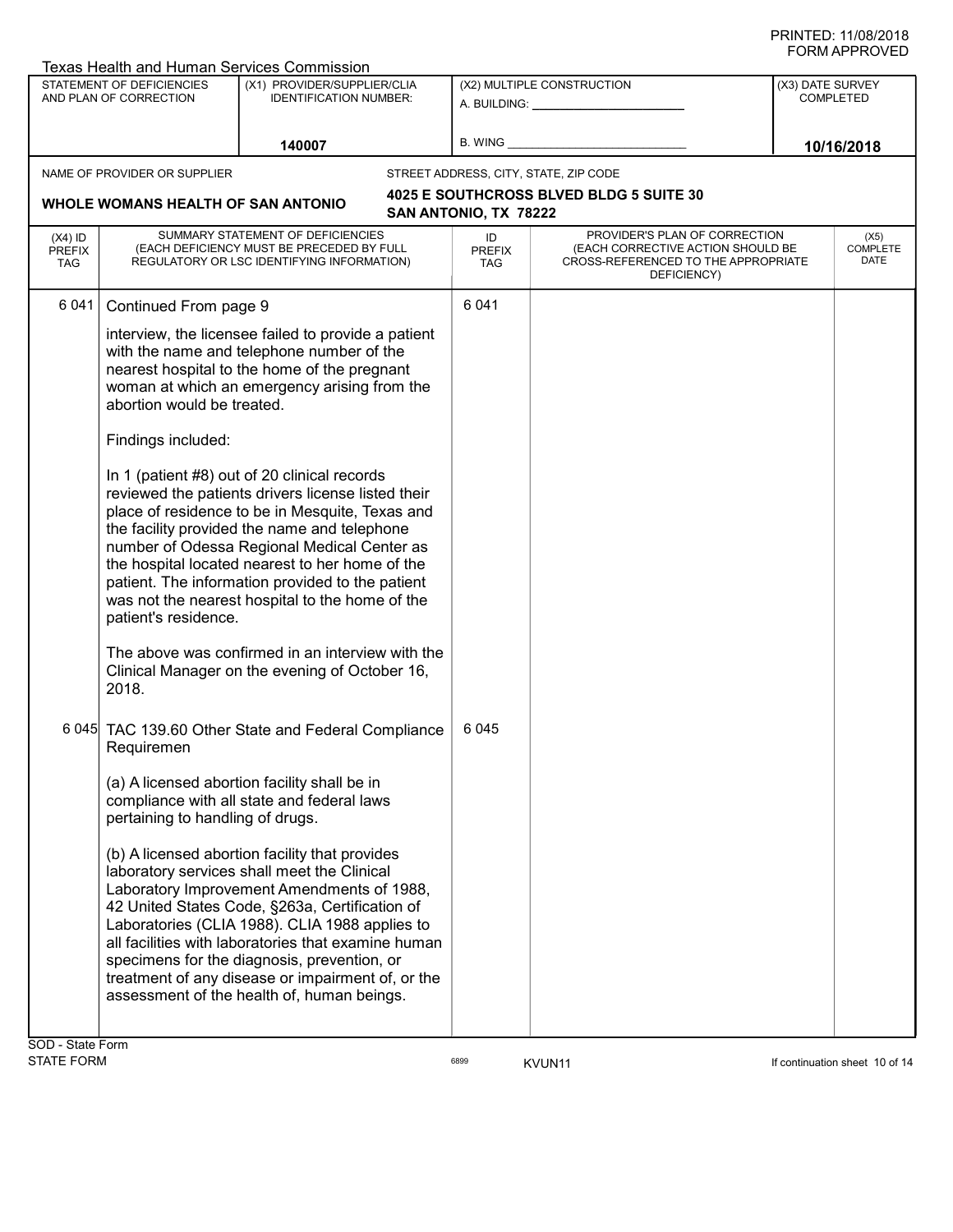|                                   | Texas Health and Human Services Commission                                                                                                                                          |                                                                                                                                                                                                                                                                                                                                                                                                                                                                                                                                                                                                                                                                                                                                                                                                                                                                                                                                                                                                                                                                                                                                                                                                                                                                                                                                                                                                                                                                                    |                                                            |                                                                                                                          |                                      |                                 |
|-----------------------------------|-------------------------------------------------------------------------------------------------------------------------------------------------------------------------------------|------------------------------------------------------------------------------------------------------------------------------------------------------------------------------------------------------------------------------------------------------------------------------------------------------------------------------------------------------------------------------------------------------------------------------------------------------------------------------------------------------------------------------------------------------------------------------------------------------------------------------------------------------------------------------------------------------------------------------------------------------------------------------------------------------------------------------------------------------------------------------------------------------------------------------------------------------------------------------------------------------------------------------------------------------------------------------------------------------------------------------------------------------------------------------------------------------------------------------------------------------------------------------------------------------------------------------------------------------------------------------------------------------------------------------------------------------------------------------------|------------------------------------------------------------|--------------------------------------------------------------------------------------------------------------------------|--------------------------------------|---------------------------------|
|                                   | <b>STATEMENT OF DEFICIENCIES</b><br>AND PLAN OF CORRECTION                                                                                                                          | (X1) PROVIDER/SUPPLIER/CLIA<br><b>IDENTIFICATION NUMBER:</b>                                                                                                                                                                                                                                                                                                                                                                                                                                                                                                                                                                                                                                                                                                                                                                                                                                                                                                                                                                                                                                                                                                                                                                                                                                                                                                                                                                                                                       | (X2) MULTIPLE CONSTRUCTION<br>A. BUILDING: _______________ |                                                                                                                          | (X3) DATE SURVEY<br><b>COMPLETED</b> |                                 |
|                                   |                                                                                                                                                                                     | 140007                                                                                                                                                                                                                                                                                                                                                                                                                                                                                                                                                                                                                                                                                                                                                                                                                                                                                                                                                                                                                                                                                                                                                                                                                                                                                                                                                                                                                                                                             | B. WING                                                    |                                                                                                                          |                                      | 10/16/2018                      |
|                                   | NAME OF PROVIDER OR SUPPLIER                                                                                                                                                        |                                                                                                                                                                                                                                                                                                                                                                                                                                                                                                                                                                                                                                                                                                                                                                                                                                                                                                                                                                                                                                                                                                                                                                                                                                                                                                                                                                                                                                                                                    |                                                            | STREET ADDRESS, CITY, STATE, ZIP CODE                                                                                    |                                      |                                 |
|                                   | WHOLE WOMANS HEALTH OF SAN ANTONIO                                                                                                                                                  |                                                                                                                                                                                                                                                                                                                                                                                                                                                                                                                                                                                                                                                                                                                                                                                                                                                                                                                                                                                                                                                                                                                                                                                                                                                                                                                                                                                                                                                                                    | SAN ANTONIO, TX 78222                                      | 4025 E SOUTHCROSS BLVED BLDG 5 SUITE 30                                                                                  |                                      |                                 |
| $(X4)$ ID<br><b>PREFIX</b><br>TAG |                                                                                                                                                                                     | SUMMARY STATEMENT OF DEFICIENCIES<br>(EACH DEFICIENCY MUST BE PRECEDED BY FULL<br>REGULATORY OR LSC IDENTIFYING INFORMATION)                                                                                                                                                                                                                                                                                                                                                                                                                                                                                                                                                                                                                                                                                                                                                                                                                                                                                                                                                                                                                                                                                                                                                                                                                                                                                                                                                       | ID<br><b>PREFIX</b><br>TAG                                 | PROVIDER'S PLAN OF CORRECTION<br>(EACH CORRECTIVE ACTION SHOULD BE<br>CROSS-REFERENCED TO THE APPROPRIATE<br>DEFICIENCY) |                                      | (X5)<br><b>COMPLETE</b><br>DATE |
| 6 0 4 5                           | Continued From page 10<br>for the facility.<br>capacity at or for the facility.<br>at or for the facility.<br>at or for the facility.<br><b>Health Administration requirements:</b> | (c) A licensed abortion facility shall ensure that its<br>physicians comply with the Medical Practice Act,<br>Occupations Code, Chapters 151 - 160 and 162 -<br>165, while functioning in his or her capacity at or<br>(d) A licensed abortion facility utilizing the<br>services of a physician assistant(s) shall ensure<br>that its physician assistants comply with the<br>Physician Assistant Licensing Act, Occupations<br>Code, Chapter 204, while functioning in his or her<br>(e) A licensed abortion facility utilizing the<br>services of a registered nurse shall ensure that its<br>registered nurses comply with the Nursing<br>Practice Act, Occupations Code, Chapters 301<br>and 304, while functioning in his or her capacity<br>(f) A licensed abortion facility utilizing the services<br>of a licensed vocational nurse(s) shall ensure that<br>its vocational nurse(s) comply with the Nursing<br>Practice Act, Occupations Code, Chapters 301<br>and 304, while functioning in his or her capacity<br>(g) A licensed abortion facility that provides<br>pharmacy services shall obtain a license as a<br>pharmacy if required by the Texas Pharmacy Act,<br>Occupations Code, Chapters 551 - 569.<br>(h) A licensed abortion facility shall comply with<br>the following federal Occupational Safety and<br>(1) 29 Code of Federal Regulations, Subpart E,<br>§1910.38, concerning emergency action plan and<br>§1910.39, concerning fire prevention plans; | 6 0 4 5                                                    |                                                                                                                          |                                      |                                 |
| SOD - State Form                  |                                                                                                                                                                                     |                                                                                                                                                                                                                                                                                                                                                                                                                                                                                                                                                                                                                                                                                                                                                                                                                                                                                                                                                                                                                                                                                                                                                                                                                                                                                                                                                                                                                                                                                    |                                                            |                                                                                                                          |                                      |                                 |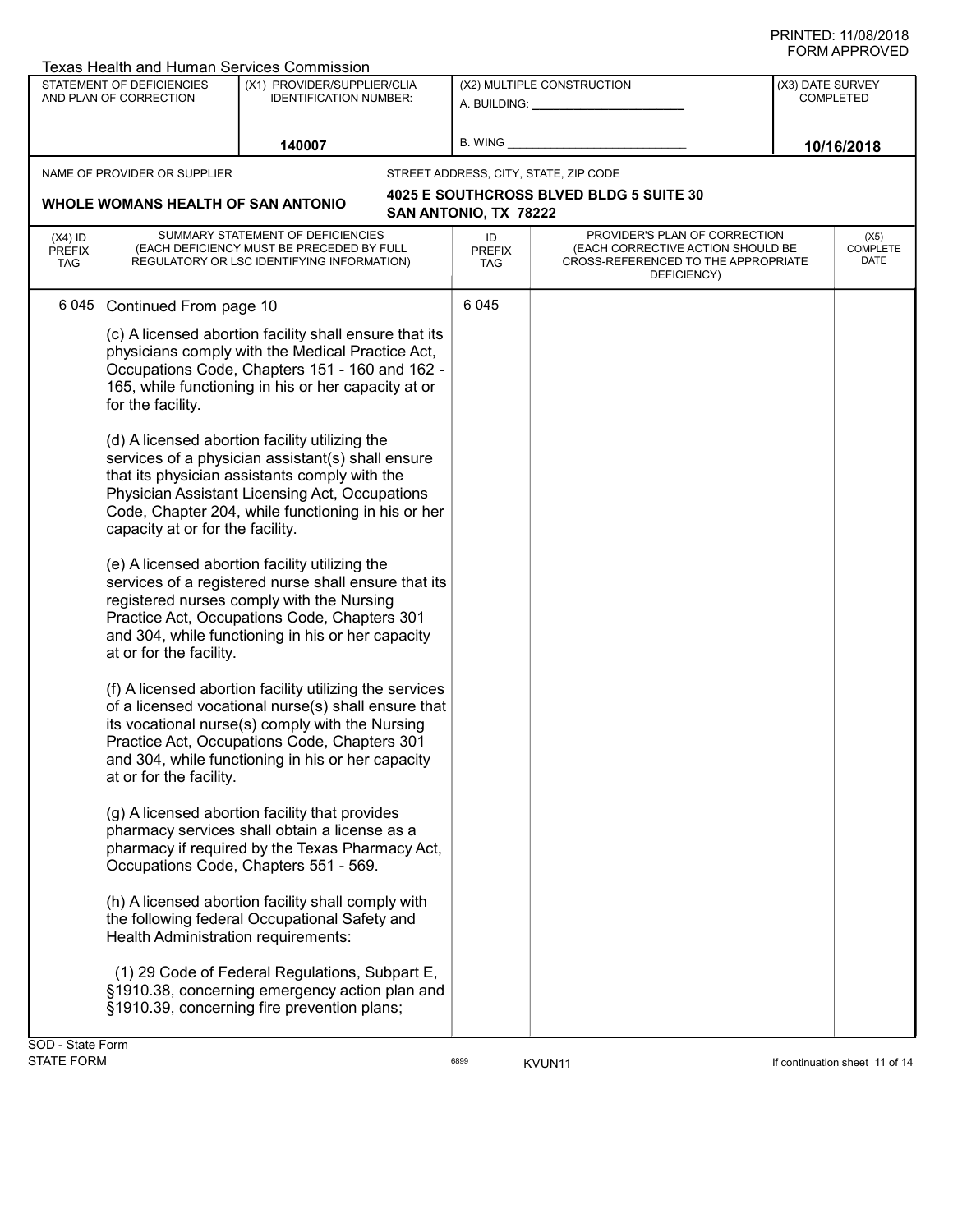| <b>Texas Health and Human Services Commission</b>   |                                                                                                                                                                                                                                                                                                                                                                                                                            |                                                                                                                                                                                                                                                                                              |         |                            |                                                                                                                          |  |                               |  |  |
|-----------------------------------------------------|----------------------------------------------------------------------------------------------------------------------------------------------------------------------------------------------------------------------------------------------------------------------------------------------------------------------------------------------------------------------------------------------------------------------------|----------------------------------------------------------------------------------------------------------------------------------------------------------------------------------------------------------------------------------------------------------------------------------------------|---------|----------------------------|--------------------------------------------------------------------------------------------------------------------------|--|-------------------------------|--|--|
| STATEMENT OF DEFICIENCIES<br>AND PLAN OF CORRECTION |                                                                                                                                                                                                                                                                                                                                                                                                                            | (X1) PROVIDER/SUPPLIER/CLIA<br><b>IDENTIFICATION NUMBER:</b>                                                                                                                                                                                                                                 |         | (X2) MULTIPLE CONSTRUCTION |                                                                                                                          |  | (X3) DATE SURVEY<br>COMPLETED |  |  |
| 140007                                              |                                                                                                                                                                                                                                                                                                                                                                                                                            | <b>B. WING</b>                                                                                                                                                                                                                                                                               |         |                            | 10/16/2018                                                                                                               |  |                               |  |  |
|                                                     | NAME OF PROVIDER OR SUPPLIER                                                                                                                                                                                                                                                                                                                                                                                               |                                                                                                                                                                                                                                                                                              |         |                            | STREET ADDRESS, CITY, STATE, ZIP CODE                                                                                    |  |                               |  |  |
|                                                     | WHOLE WOMANS HEALTH OF SAN ANTONIO                                                                                                                                                                                                                                                                                                                                                                                         |                                                                                                                                                                                                                                                                                              |         | SAN ANTONIO, TX 78222      | 4025 E SOUTHCROSS BLVED BLDG 5 SUITE 30                                                                                  |  |                               |  |  |
| $(X4)$ ID<br><b>PREFIX</b><br>TAG                   |                                                                                                                                                                                                                                                                                                                                                                                                                            | SUMMARY STATEMENT OF DEFICIENCIES<br>(EACH DEFICIENCY MUST BE PRECEDED BY FULL<br>REGULATORY OR LSC IDENTIFYING INFORMATION)                                                                                                                                                                 |         | ID<br><b>PREFIX</b><br>TAG | PROVIDER'S PLAN OF CORRECTION<br>(EACH CORRECTIVE ACTION SHOULD BE<br>CROSS-REFERENCED TO THE APPROPRIATE<br>DEFICIENCY) |  | (X5)<br>COMPLETE<br>DATE      |  |  |
| 6045                                                | Continued From page 11                                                                                                                                                                                                                                                                                                                                                                                                     |                                                                                                                                                                                                                                                                                              | 6 0 4 5 |                            |                                                                                                                          |  |                               |  |  |
|                                                     | (2) 29 Code of Federal Regulations, Subpart I,<br>§1910.132, concerning general requirements for<br>personal protective equipment;<br>(3) 29 Code of Federal Regulations, Subpart I,<br>§1910.133, concerning eye and face protection;                                                                                                                                                                                     |                                                                                                                                                                                                                                                                                              |         |                            |                                                                                                                          |  |                               |  |  |
|                                                     |                                                                                                                                                                                                                                                                                                                                                                                                                            |                                                                                                                                                                                                                                                                                              |         |                            |                                                                                                                          |  |                               |  |  |
|                                                     | (4) 29 Code of Federal Regulations, Subpart I,<br>§1910.138, concerning hand protection;<br>(5) 29 Code of Federal Regulations, Subpart K,<br>§1910.151, concerning medical services and first<br>aid;<br>(6) 29 Code of Federal Regulations, Subpart L,<br>§1910.157, concerning portable fire<br>extinguishers;<br>(7) 29 Code of Federal Regulations, Subpart Z,<br>§1910.1030, concerning bloodborne pathogens;<br>and |                                                                                                                                                                                                                                                                                              |         |                            |                                                                                                                          |  |                               |  |  |
|                                                     |                                                                                                                                                                                                                                                                                                                                                                                                                            |                                                                                                                                                                                                                                                                                              |         |                            |                                                                                                                          |  |                               |  |  |
|                                                     |                                                                                                                                                                                                                                                                                                                                                                                                                            |                                                                                                                                                                                                                                                                                              |         |                            |                                                                                                                          |  |                               |  |  |
|                                                     |                                                                                                                                                                                                                                                                                                                                                                                                                            |                                                                                                                                                                                                                                                                                              |         |                            |                                                                                                                          |  |                               |  |  |
|                                                     | chemicals).                                                                                                                                                                                                                                                                                                                                                                                                                | (8) 29 Code of Federal Regulations, Subpart Z,<br>§1910.1200, Appendices A - E, concerning<br>hazard communication (hazardous use of                                                                                                                                                         |         |                            |                                                                                                                          |  |                               |  |  |
|                                                     | Health and Safety Code, §431.112.                                                                                                                                                                                                                                                                                                                                                                                          | (i) A licensed abortion facility shall not use<br>adulterated or misbranded drugs or devices in<br>violation of the Health and Safety Code,<br>§431.021. Adulterated drugs and devices are<br>described in Health and Safety Code, §431.111.<br>Misbranded drugs or devices are described in |         |                            |                                                                                                                          |  |                               |  |  |
|                                                     |                                                                                                                                                                                                                                                                                                                                                                                                                            | (j) A licensed abortion facility shall not commit a<br>false, misleading, or deceptive act or practice as<br>that term is defined in the Deceptive Trade                                                                                                                                     |         |                            |                                                                                                                          |  |                               |  |  |
| SOD - State Form                                    |                                                                                                                                                                                                                                                                                                                                                                                                                            |                                                                                                                                                                                                                                                                                              |         |                            |                                                                                                                          |  |                               |  |  |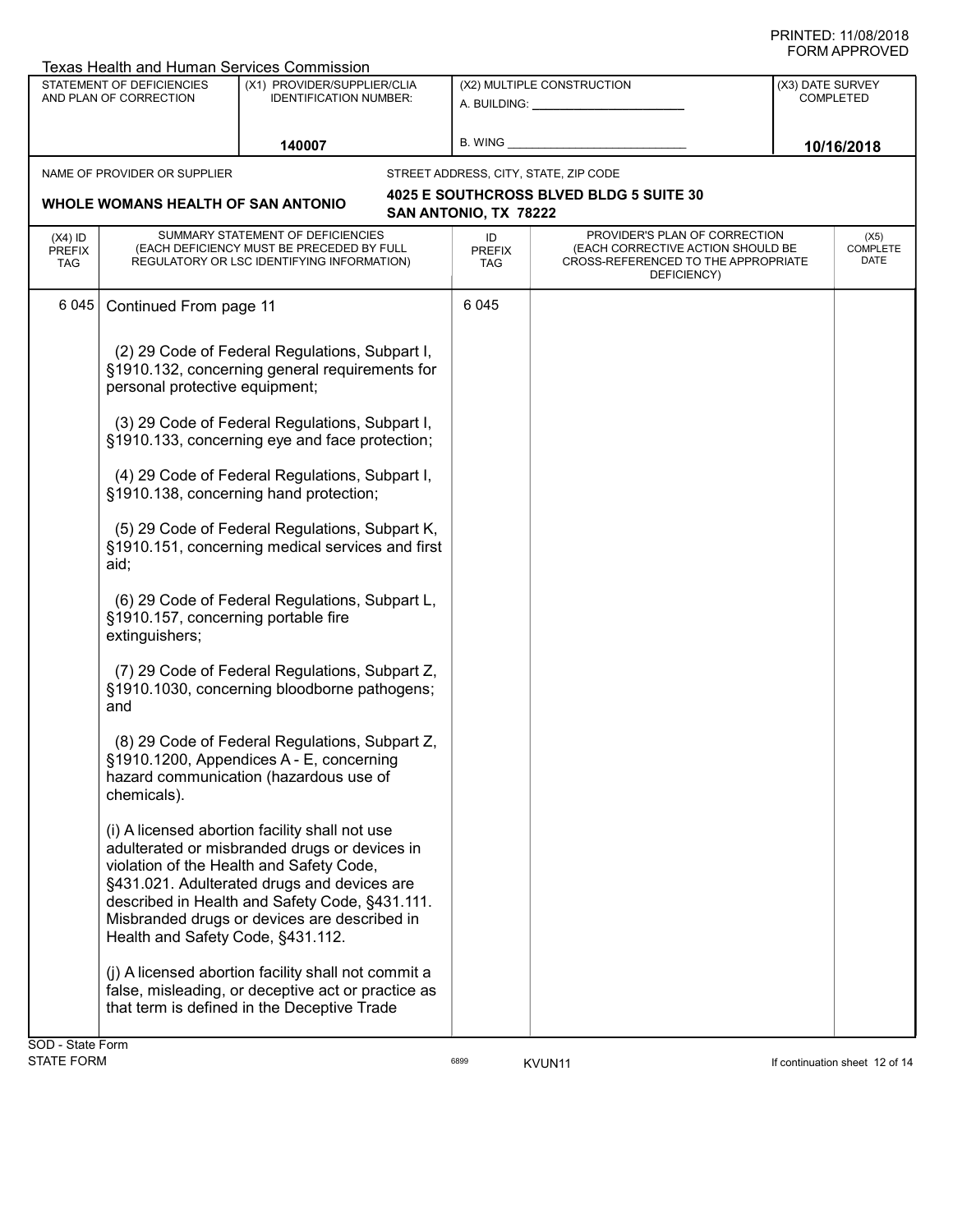| Texas Health and Human Services Commission                 |                                                                                                                                                                                                                                                                                                                                                                                                                                                                                                            |                                                                                                                              |                                                              |                            |                                                                                                                          |  |                                      |  |
|------------------------------------------------------------|------------------------------------------------------------------------------------------------------------------------------------------------------------------------------------------------------------------------------------------------------------------------------------------------------------------------------------------------------------------------------------------------------------------------------------------------------------------------------------------------------------|------------------------------------------------------------------------------------------------------------------------------|--------------------------------------------------------------|----------------------------|--------------------------------------------------------------------------------------------------------------------------|--|--------------------------------------|--|
| <b>STATEMENT OF DEFICIENCIES</b><br>AND PLAN OF CORRECTION |                                                                                                                                                                                                                                                                                                                                                                                                                                                                                                            |                                                                                                                              | (X1) PROVIDER/SUPPLIER/CLIA<br><b>IDENTIFICATION NUMBER:</b> |                            | (X2) MULTIPLE CONSTRUCTION                                                                                               |  | (X3) DATE SURVEY<br><b>COMPLETED</b> |  |
| 140007                                                     |                                                                                                                                                                                                                                                                                                                                                                                                                                                                                                            | B. WING                                                                                                                      |                                                              |                            | 10/16/2018                                                                                                               |  |                                      |  |
|                                                            | NAME OF PROVIDER OR SUPPLIER                                                                                                                                                                                                                                                                                                                                                                                                                                                                               |                                                                                                                              |                                                              |                            | STREET ADDRESS, CITY, STATE, ZIP CODE                                                                                    |  |                                      |  |
|                                                            | WHOLE WOMANS HEALTH OF SAN ANTONIO                                                                                                                                                                                                                                                                                                                                                                                                                                                                         |                                                                                                                              |                                                              | SAN ANTONIO, TX 78222      | 4025 E SOUTHCROSS BLVED BLDG 5 SUITE 30                                                                                  |  |                                      |  |
| $(X4)$ ID<br><b>PREFIX</b><br><b>TAG</b>                   |                                                                                                                                                                                                                                                                                                                                                                                                                                                                                                            | SUMMARY STATEMENT OF DEFICIENCIES<br>(EACH DEFICIENCY MUST BE PRECEDED BY FULL<br>REGULATORY OR LSC IDENTIFYING INFORMATION) |                                                              | ID<br><b>PREFIX</b><br>TAG | PROVIDER'S PLAN OF CORRECTION<br>(EACH CORRECTIVE ACTION SHOULD BE<br>CROSS-REFERENCED TO THE APPROPRIATE<br>DEFICIENCY) |  | (X5)<br><b>COMPLETE</b><br>DATE      |  |
|                                                            | Practices-Consumer Protection Act, Business<br>and Commerce Code, §17.46.<br>(k) A licensed abortion facility shall comply with<br>the requirements of the Family Code, §33.002,<br>relating to a Consent Form.<br>(I) A licensed abortion facility shall comply with<br>the requirements of Health and Safety Code,<br>Chapter 171, the Woman's Right to Know Act.<br>(m) A licensed abortion facility shall comply with<br>the requirements of Occupations Code, Chapter                                 |                                                                                                                              |                                                              |                            |                                                                                                                          |  |                                      |  |
|                                                            | 102, Solicitation of Patients.<br>This Requirement is not met as evidenced by:<br>Based on a review of documentation and staff<br>interview, the licensee failed to schedule a<br>follow-up appointment for 1 patient (patient #17)<br>out of 20 patient charts reviewed and the licensee<br>also failed to make a reasonable effort to ensure<br>that 3 patients (patients #1, 14, and 19) out of 20<br>patient charts reviewed returned for their<br>scheduled follow-up appointments post<br>procedure. |                                                                                                                              |                                                              |                            |                                                                                                                          |  |                                      |  |
|                                                            | Findings were:<br>HEALTH AND SAFETY CODE, TITLE 2.<br>HEALTH, SUBTITLE H. PUBLIC HEALTH<br>PROVISIONS, CHAPTER 171. ABORTION,<br>SUBCHAPTER A. GENERAL PROVISIONS<br>stated in part,<br>"Sec. 171.063. DISTRIBUTION OF<br>ABORTION-INDUCING DRUG<br>(e) The physician who gives, sells, dispenses,<br>administers, provides, or prescribes the<br>abortion-inducing drug, or the physician's agent,<br>must schedule a follow-up visit for the woman to<br><b>CAD</b> Ctata Earm                           |                                                                                                                              |                                                              |                            |                                                                                                                          |  |                                      |  |